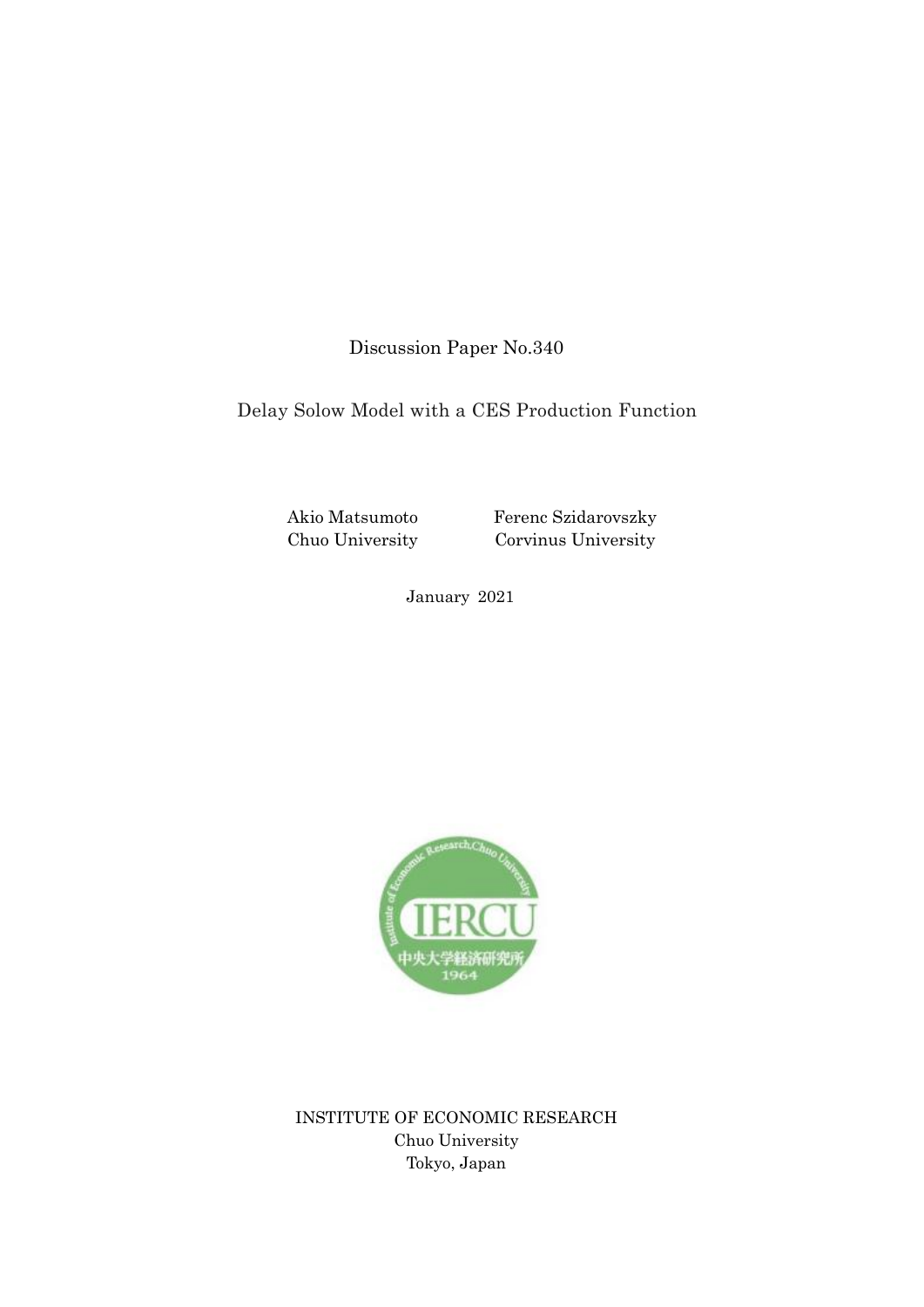# Delay Solow Model with a Normalized CES Production Function

Akio Matsumoto<sup>†</sup> Ferenc Szidarovszky<sup>‡</sup>

#### Abstract

This study is aimed at analyzing the relationship between the elasticity of substitution and the birth of cyclic macro-dynamics. We first normalize a CES production function that consistently involves all its variants. Introducing two different delays, called a gestation delay and a depreciation delay, into the Solow model, we then find that the gestation delay alone does not affect the stability of the balanced growth equilibrium. Third, we construct the stability switching curve that separates the stable and unstable regions in the plane of the two delays and derive the stability index to confine whether the stability is lost or gained when the two delays cross the curve. Lastly, we numerically demonstrate that appropriate combinations of two delays can be a source of oscillatory fluctuations.

Keywords: Normalized CES production function, Solow model, Gestation delay, Depreciation delay, Stability switching curve

<sup>\*</sup>The first author highly acknowledges the financial supports from the Japan Society for the Promotion of Science (Grant-in-Aid for Scientific Research  $(C)$  20K01566). The usual disclaimers apply.

<sup>&</sup>lt;sup>†</sup>Professor, Department of Economics, Chuo University, 742-1, Higashi-Nakano, Hachio ji, Tokyo, 192-0393, Japan. akiom@tamacc.chuo-u.ac.jp

<sup>&</sup>lt;sup>‡</sup>Professor, Department of Mathematics, Corvinus University, Budapest, Fövám tér 8, 1093, Hungary. szidarka@gmail.com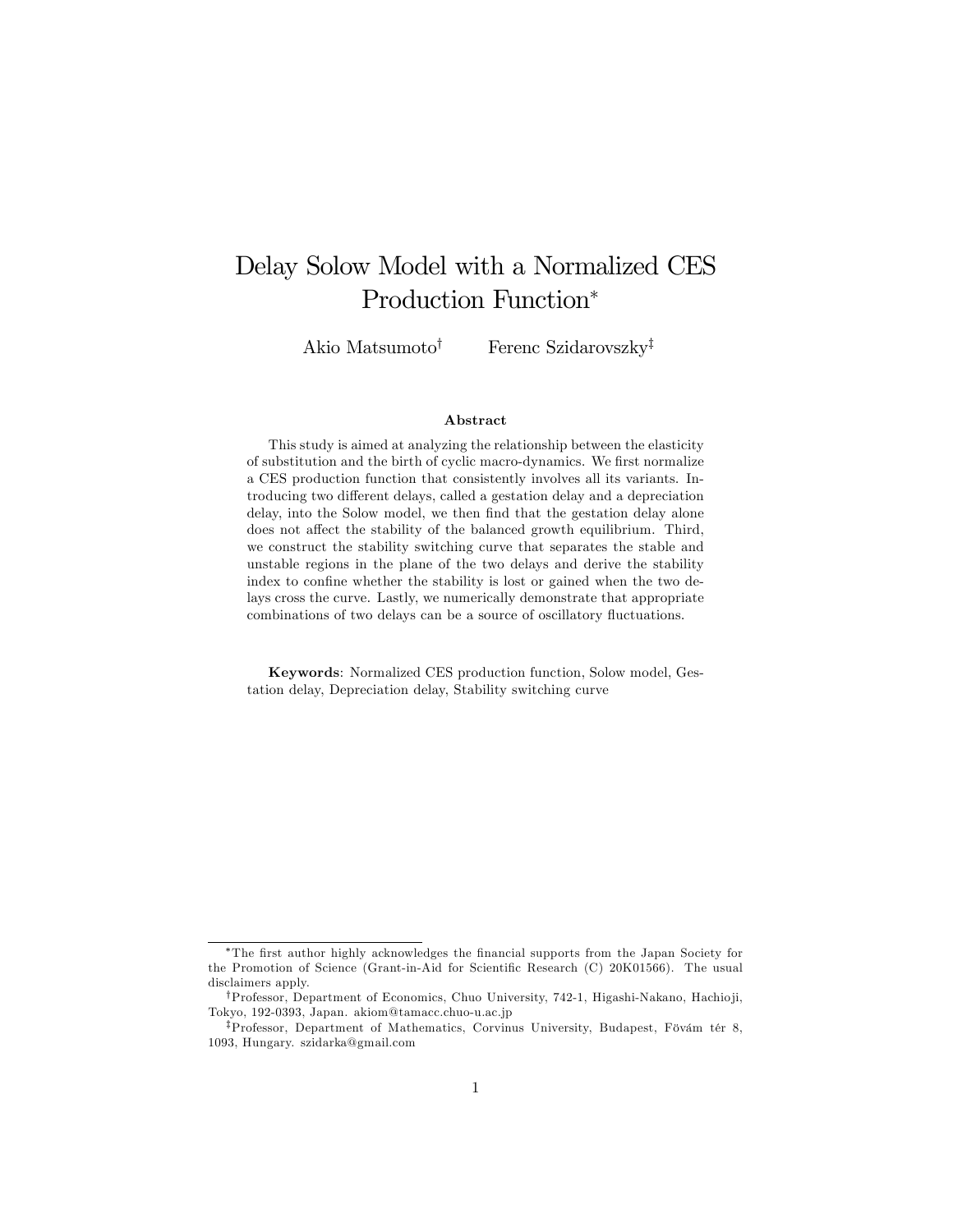# 1 Introduction

In the recent literature, it is demonstrated that traditional growth models might be cyclic if time delays are introduced. See Tsuzuki (2016) for a new Keynesian model, Gori et al. (2017) for a Keynesian model, Guerri et al. (2019) and Matsumoto and Szidarovszky (2020) for a Solow model and an extended Solow model augmented with human capital. This finding indicates that delay growth models could explain the cyclic behavior of various economic variables. On the other hand, in the existing growth literature, there has been a rising interest on the relation between factor substitution and economic growth. In consequence, in view of a systematic comparison between production technologies and various elasticity of factor substitution, a normalized CES production function has been developed (see for example Klump and Preissler (2000)). Nevertheless, little is known about dynamic behavior of a delay Solow model having a CES production function. This study investigates the conditions under which the delay Solow model gives rise to oscillatory fluctuations. The model is delayed because it involves a gestation delay of investment and a depreciation delay of capital stock. Beside, it adopts a normalized CES production function.

The Solow model with no delays concerns the long-run evolution of the economy. After the economy reaches its steady state, it describes from a more longrun point of view how per-capita output grows via exogenous factors changes such as population growth, technological progress and the saving rate. On the other hand, oscillatory fluctuations that are the main concern of macroeconomics are often observed in a real economy. In his classic development of the theory of business cycle, Kalecki (1935) discovers that a delay of investment called a gestation delay could be the main source of macro-cyclic dynamics. In the early 50s, Hicks (1950) and Goodwin (1951) credit macro-cycles with nonlinearities.<sup>1</sup> In later periods, Day (1982) gets down to the nitty-gritty of nonlinearity and shows that the Solow model with nonlinear production function depending on the influence of pollution can generate complex dynamics involving chaos in a discrete-time framework. Matsumoto and Szidarovszky (2011) reconsider Day's discrete time model in a continuous-time framework and show the birth of chaotic dynamics if the delay in investment becomes strong enough. It conveys a new result that nonlinearities and the delay could be responsible for the birth of chaotic dynamics in continuous-time models.

This study is a continuation of Guerrini et al. (2019) that consider the same model with a Cobb-Douglas production function and determine the stability switching curve on which stability is lost or gained. Its main purpose is to make clear the relation between the elasticity of factor substitution and the stability-loss-and-gain. The main results are the followings:

(i) Complex dynamics can emerge more likely if the elasticity of substitution is smaller;

 $1$ Goodwin's model (1951) has a delay due to the acceleration principal, however, his main dynamic equation is linearized at the zero-delay point and thus gets rid of the ináuence caused by delay. The existence of a limit cycle is mainly due to the nonlinearities of the investment function.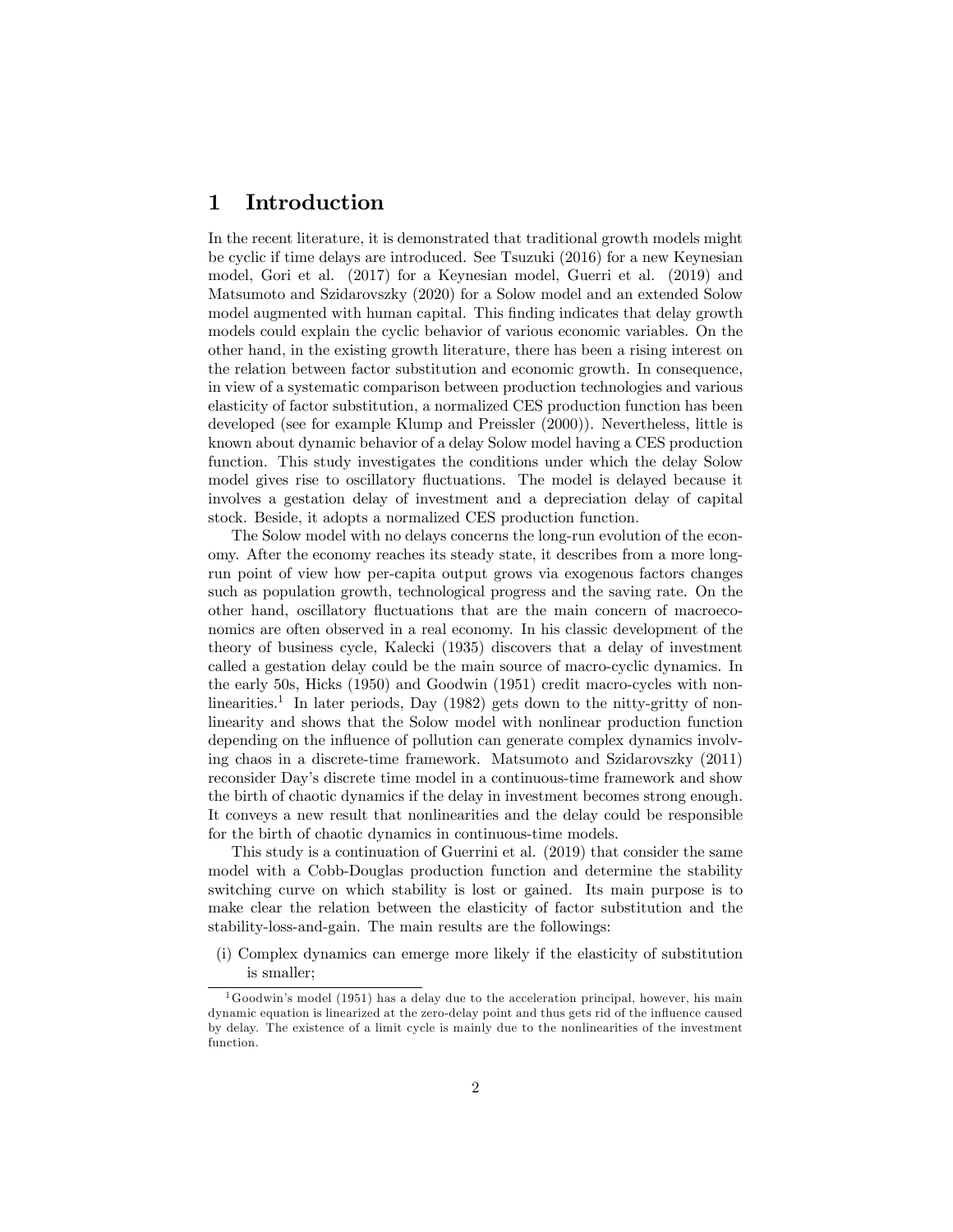(ii) Multiple stability switches can occur if the elasticity of substitution is larger than unity.

The rest of the paper is organized as follows. Section 2 constructs a normalized CES production function that includes all variants. Section 3 reviews the Solow model with no-delays and examines the dynamic properties of the Solow model with one delay. Section 4 extends the model by introducing two different delays and analytically derives the stability switching curve. Finally, concluding remarks and further research directions are given in Section 5.

## 2 Normalized CES Production Function

Let  $Y = F(K, L)$  be a production function having two inputs, capital K and labor  $L$ ,  $F_K$  and  $F_L$  are the marginal products of capital and labor,  $F_{KL}$  is the cross derivative. The two definitions of the elasticity of substitution between capital and labor were given, independently, by Hicks (1932, p.244) and Robinson (1933, p.256). The formulation defined by Hicks (1932) is as follows:

$$
\sigma_H = \frac{F_K F_L}{F_{KL} Y}.\tag{1}
$$

The economic implication of this definition is not clear. The other formulation by Robinson (1933) is

$$
\sigma_R = \frac{d \log \left( K/L \right)}{d \log \left( F_L / F_K \right)}\tag{2}
$$

where the elasticity of substitution is defined as the relative change in the capital-labor ratio against a one percent change in the marginal rate of technical substitution. It has been well-known that these definitions are equivalent if the production function has only two input factors and is homogeneous of degree one, furthermore, the market is perfectly competitive.<sup>2</sup> Under the degree-one homogeneity (i.e.,  $f(k) = F(K/L, 1)$  with  $k = K/L$ ), the elasticity of substitution  $(2)^3$  can be written as

$$
\sigma = -\frac{f'(k)[f(k) - kf'(k)]}{kf(k)f''(k)}\tag{3}
$$

where  $f'(k)$  and  $f''(k)$  are the first and the second derivative of  $f(k)$ .

The form of the corresponding production function is shown by Arrow et al. (1961). In particular, integration of (3) leads to an aggregate production function in an extensive form,

$$
Y = \left[ \alpha L^{\psi} + \beta K^{\psi} \right]^{\frac{1}{\psi}} \tag{4}
$$

<sup>&</sup>lt;sup>2</sup>A formal and compact proof shown by Hicks (1963, p.373) is summarized in the Appendix.

<sup>&</sup>lt;sup>3</sup> Since the equivalence has been shown, we denote the elasticity of substitution by  $\sigma$ .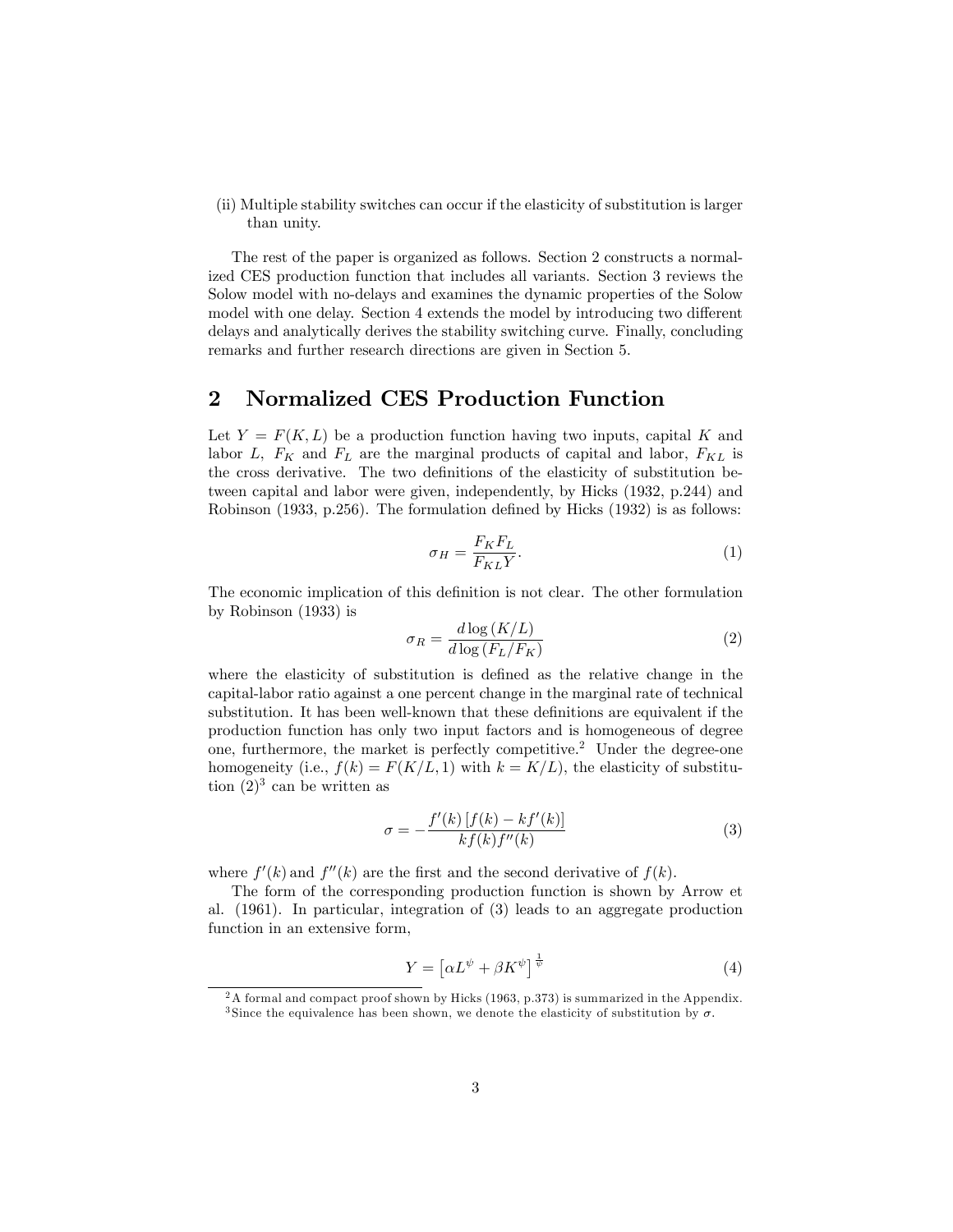where  $\alpha$  and  $\beta$  are some arbitrary integration constants and the parameter  $\psi$  is a proxy of  $\sigma$ ,

$$
\psi = \frac{\sigma - 1}{\sigma} \text{ for } 0 \le \sigma \le \infty \tag{5}
$$

implying that  $\psi$  strictly increases in  $\sigma$  and  $-\infty \leq \psi \leq 1$ . Notice that (4) is a solution of  $(3)$ , the second-order differential equation in k, and has dependency on the initial point. As is fully emphasized by Klump et al. (2012), the elasticity of substitution is deÖned as a point elasticity and as a natural consequence, the integration constants of (4) could depend on the baseline values. Hence, the normalized CES function depends on three given baseline values:

$$
k_0 = \frac{K_0}{L_0}
$$
: capital intensity,

 $\mu_0 =$  $\lceil F_L$  $F_K$ 1  $0:K=K_0,L=L_0$ : the marginal rate of technical substitution

and

$$
y_0 = \frac{Y_0}{L_0}
$$
: per-capita output.

Denoting the right-hand side of (4) by  $F(K, L)$ , we have the marginal rate evaluated at the baseline,

$$
\left[\frac{F_L}{F_K}\right]_{0:K=K_0,L=L_0} = \frac{\alpha}{\beta} \left(\frac{L_0}{K_0}\right)^{\psi-1} = \mu_0
$$

from which

$$
\alpha = \mu_0 \left(\frac{K_0}{L_0}\right)^{\psi - 1} \beta. \tag{6}
$$

This  $\alpha$  is substituted into (4) and evaluated at the baseline that has, after arranging the terms, the following form,

$$
Y_0 = \left[\beta K_0^{\psi - 1} \left( K_0 + \mu_0 L_0 \right) \right]^{\frac{1}{\psi}}.
$$

Solving this equation for  $\beta$  presents

$$
\beta = \frac{Y_0^{\psi}}{K_0^{\psi - 1} \left( K_0 + \mu_0 L_0 \right)}.
$$
\n(7)

Substituting (6) and (7) into (4) and, again, arranging the terms yield

$$
Y = Y_0 \left[ \frac{K_0}{K_0 + \mu_0 L_0} \left( \frac{K}{K_0} \right)^{\psi} + \frac{\mu_0 L_0}{K_0 + \mu_0 L_0} \left( \frac{L}{L_0} \right)^{\psi} \right]^{\frac{1}{\psi}}
$$

where

$$
\frac{K_0}{K_0 + \mu_0 L_0} = \frac{(F_K)_0 K_0}{(F_K)_0 K_0 + (F_L)_0 L_0} = \frac{r_0 K_0}{Y_0}
$$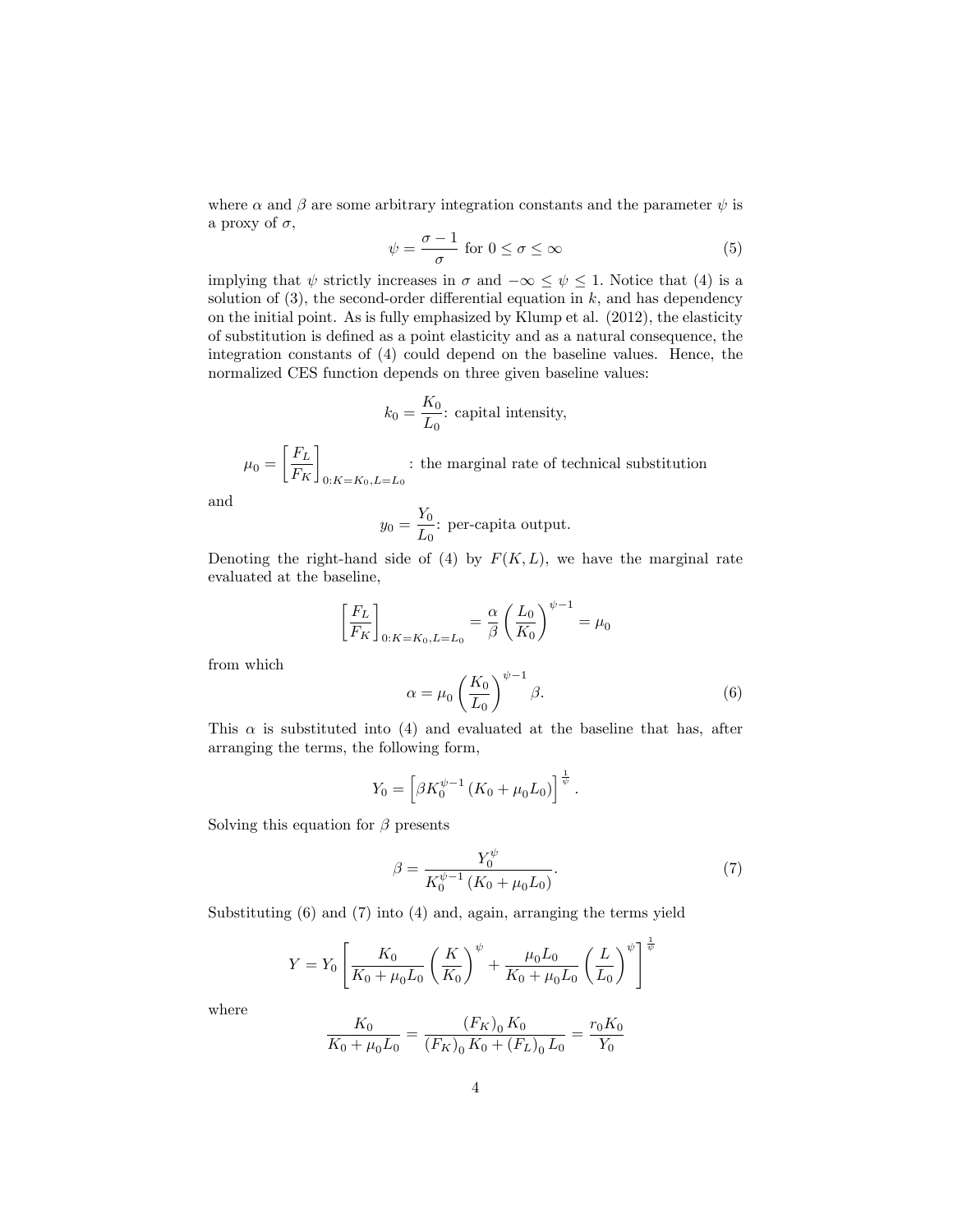and

$$
\frac{\mu_0 L_0}{K_0 + \mu_0 L_0} = \frac{(F_L)_0 L_0}{(F_K)_0 K_0 + (F_L)_0 L_0} = \frac{w_0 L_0}{Y_0}.
$$

Here  $r_0$  and  $w_0$  are the rate of return and the real wage rate, both having output as numéraire and satisfy the profit maximizing conditions,

$$
r_0 = (F_K)_0
$$
 and  $w_0 = (F_L)_0$ .

Let  $\pi_0$  be the capital share in the total income at the point of normalization, then

$$
\pi_0 = \frac{r_0 K_0}{Y_0}
$$
 and  $1 - \pi_0 = \frac{w_0 L_0}{Y_0}$ .

Hence, the normalized CES production function has the following form:

$$
Y = F(K, L) = Y_0 \left[ \pi_0 \left( \frac{K}{K_0} \right)^{\psi} + (1 - \pi_0) \left( \frac{L}{L_0} \right)^{\psi} \right]^{\frac{1}{\psi}}.
$$
 (8)

It is well-known that the CES function includes the three most known forms of production technologies as its special cases: The linear production technology when  $\psi \to 1$  (i.e.,  $\sigma \to \infty$ ),

$$
Y = Y_0 \left[ \pi_0 \left( \frac{K}{K_0} \right) + (1 - \pi_0) \left( \frac{L}{L_0} \right) \right],
$$

the Cobb-Douglas technology when  $\psi \to 0$  (i.e.,  $\sigma \to 1$ ),

$$
Y = Y_0 \left(\frac{K}{K_0}\right)^{\pi_0} \left(\frac{L}{L_0}\right)^{1-\pi_0},
$$

and the Leontief technology when  $\psi \to -\infty$  (i.e.,  $\sigma \to 0$ ).

$$
Y = Y_0 \min \left[ \frac{K}{K_0}, \frac{L}{L_0} \right].
$$

Under the linear homogeneity of the function  $F(K_t, L_t)$ , the corresponding intensive form of (8) is

$$
y = f(k) = y_0 \left[ \pi_0 \left( \frac{k}{k_0} \right)^{\psi} + (1 - \pi_0) \right]^{\frac{1}{\psi}} \tag{9}
$$

where

$$
y = \frac{Y}{L}
$$
,  $k = \frac{K}{L}$  and  $f(k) = F\left(\frac{K}{L}, 1\right)$ .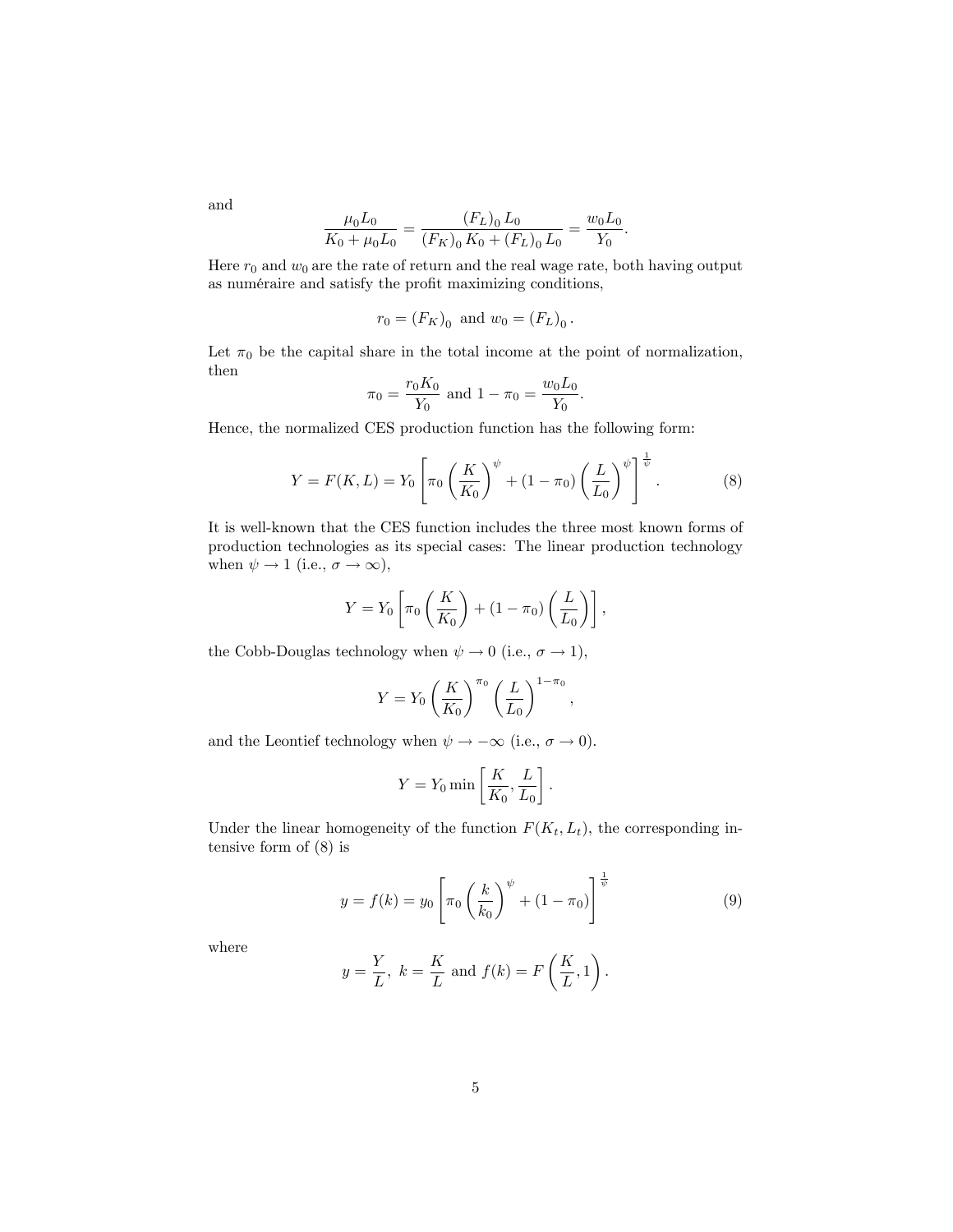The intensive forms in the special cases are

$$
y = y_0 \left[ \pi_0 \left( \frac{k}{k_0} \right) + (1 - \pi_0) \right] \text{ when } \psi \to 1,
$$
  

$$
y = y_0 \left( \frac{k}{k_0} \right)^{\pi_0} \text{ when } \psi \to 0,
$$
  

$$
y = y_0 \min \left[ \frac{k}{k_0}, 1 \right] \text{ when } \psi \to -\infty.
$$

We will take the following specification of the baseline whenever we give numerical examples. Under Assumption 1, Figure  $1(A)$  depicts the three different shapes of the isoquants,  $F(K, L) = Y_0$ , with the different values of  $\psi$  while Figure  $1(B)$  represents the graphs of the corresponding intensive forms. It is seen in both Ögures that the curves pass the common baseline values denoted by the black points and are tangent to each other there.

**Assumption 1.**  $Y_0 = 1$ ,  $K_0 = 1$ ,  $L_0 = 2$  and  $r_0 = 1/3$ .



Figure 1. Special cases of the normalized CES production function

# 3 Delay Solow Model

The fundamental equation of capital accumulation in the Solow model is described by a one-dimensional differential equation,

$$
\dot{k}(t) = sf(k(t)) - (n+\delta)k(t)
$$
\n(10)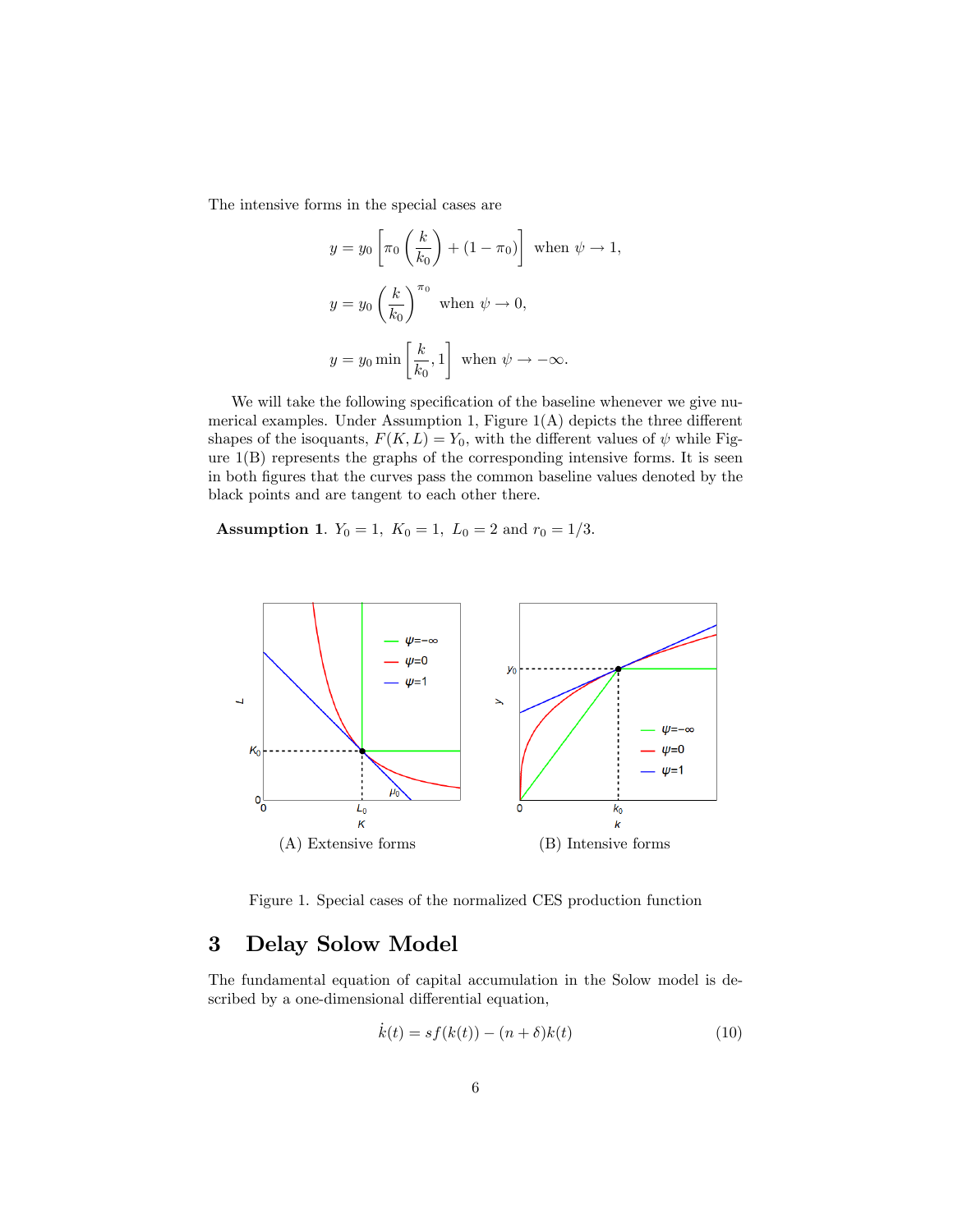where  $k(t)$  is the per-capita capital at time t,  $f(k)$  is the intensive form of the CES production function given in  $(9)$ ,  $s \in (0, 1)$  the constant marginal propensity to consume,  $\delta \in (0,1)$  the depreciation rate of the capital and  $n \in$  $(0, 1)$  the growth rate of population (that is, employment in the neoclassical framework). We introduce delays in this dynamic equation to see how the delays affect the growth of the economy. To this end, we adopt the delay capital accumulation equation formulated by Guerrini et al (2019) in which the Cobb-Douglas production function is used,

$$
\dot{k}(t) = sf(k(t - \tau_1)) - (n + \delta)k(t - \tau_2)
$$
\n(11)

where  $\tau_1$  is called a gestation delay and  $\tau_2$  a depreciation delay.<sup>4</sup> This section is divided into three subsections and consider the following cases: the no-delay case (i.e.,  $\tau_1 = \tau_2 = 0$ ) as a benchmark, the one-delay case (i.e.,  $\tau_1 > 0$  and  $\tau_2 = 0$ <sup>5</sup> and finally the equal-delay case (i.e.,  $\tau_1 = \tau_2 = \tau$ ). The case of two different delays will be studied in the next section.

### 3.1 No Delays

The fundamental capital accumulation dynamics without delays is described by (10). For simplicity, let  $\theta$  be the sum of n and  $\delta$ . A steady state with  $k(t) = 0$ is reached when the capital intensity  $k^*$  solves the following:

$$
\frac{f(k)}{k} = \frac{\theta}{s} \tag{12}
$$

or

$$
k^* = \left(\frac{1-\pi_0}{\left(\frac{k_0 \theta}{y_0 \ s}\right)^{\psi} - \pi_0}\right)^{\frac{1}{\psi}}.\tag{13}
$$

As is well-known,  $k(t) = 0$  implies that at the steady state, all of the investment is used to complement depreciation of the existing capital stock and additional capital for the incoming population.

Before proceeding we confirm how the equilibrium capital depends on the parameter  $\psi$ , which measures the elasticity of substitution between L and K. The average product of capital, the left-hand side of equation (12), is rewritten as

$$
\frac{f(k)}{k} = y_0 \left[ \frac{\pi_0}{(k_0)^{\psi}} + \frac{1 - \pi_0}{k^{\psi}} \right]^{\frac{1}{\psi}}
$$

and its derivative is negative in k for all values of  $\psi$ ,

$$
\frac{d}{dk}\left(\frac{f(k)}{k}\right) = -(1-\pi_0)\frac{f(k)/k}{\pi_0\left(\frac{k}{k_0}\right)^{\psi} + (1-\pi_0)} < 0.
$$

 $4$  See Guerrini et al. (2019) for justification for the different length of the depreciation delay from that of the gestation delay.

<sup>&</sup>lt;sup>5</sup> Since the other one-delay case of  $\tau_1 = 0$  and  $\tau_2 > 0$  is unrealistic from the economic point of view, we omit it.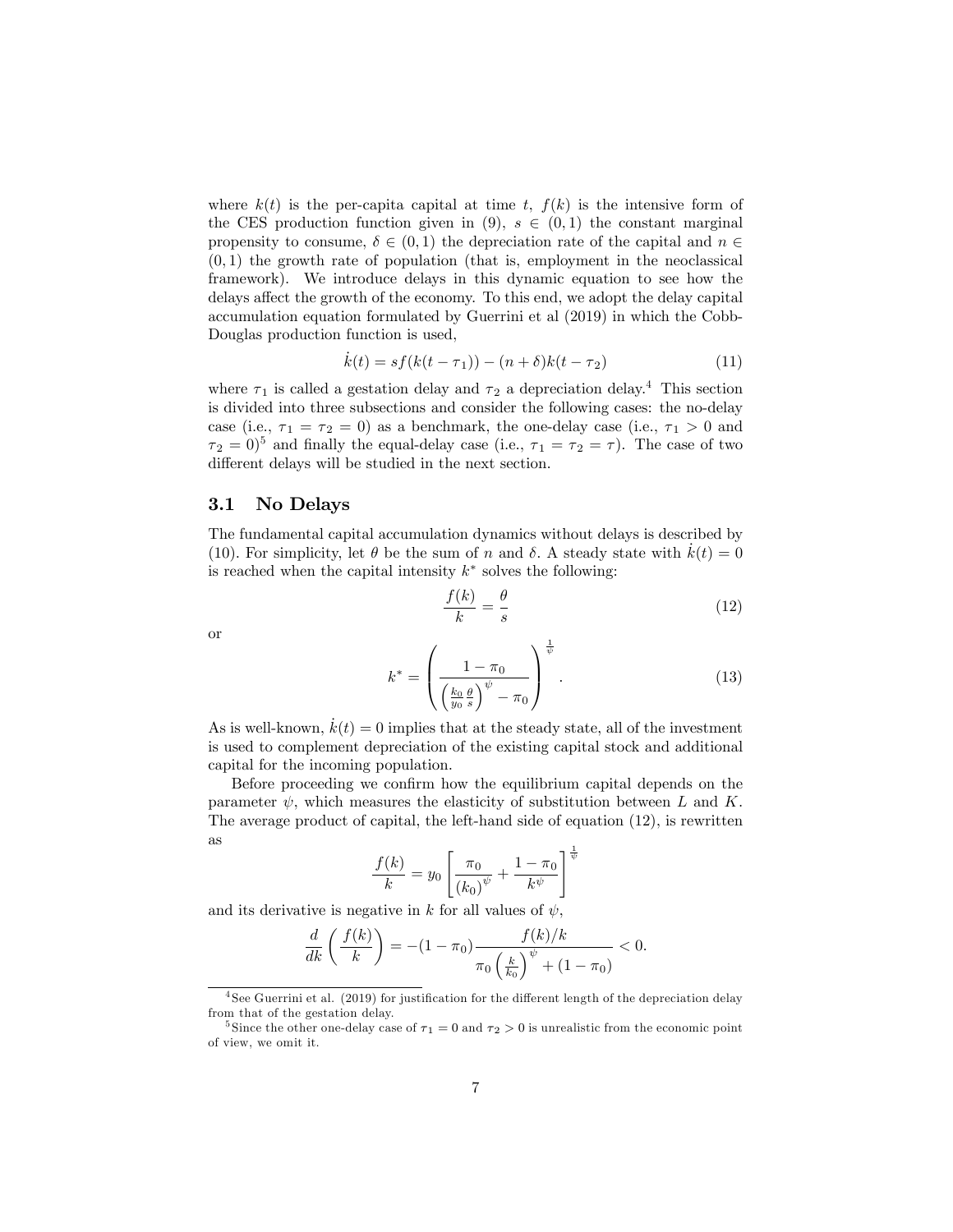Consider, first, the case of high elasticity of substitution with  $0 < \psi < 1$  and then turn to the case of low elasticity of substitution with  $\psi < 0.6$ 

Case I:  $0 < \psi < 1$ 

The limits of the average product are

$$
\lim_{k \to \infty} g(k, \psi) = \gamma(\psi) > 0
$$

with

$$
g(k, \psi) = \frac{f(k)}{k}
$$
 and  $\gamma(\psi) = \frac{y_0}{k_0} (\pi_0)^{\frac{1}{\psi}} > 0$ 

and

$$
\lim_{k \to 0} g(k, \psi) = \infty.
$$

Given  $\psi$ , the average product is downward-sloping and is asymptotic to the positive constant,  $\gamma(\psi)$ . If  $\theta/s$  is large enough so that

$$
\frac{\theta}{s} > \gamma(\psi),\tag{14}
$$

then equation (12) has a solution  $k^*$ , as seen in Figure 2. Given the parameter values as  $\psi_A = 1/2$ ,  $\pi_0 = 1/3$ ,  $y_0 = k_0 = 1/2$ , the graph of the average product  $g(k)$  against positive k is illustrated as the downward sloping curve in the first quadrant and the graph of  $\gamma(\psi)$  against positive  $\psi$  is depicted as the positive sloping curve in the second quadrant.<sup>7</sup> Notice that

$$
\gamma(1) = \frac{y_0 \pi_0}{k_0}
$$
 and  $\lim_{\psi \to 0} \gamma(\psi) = 0$ .

If the direction of the inequality in (14) is reversed, then  $g(k) > \theta/s$  holds for only  $k \geq 0$  and the sustainable growth (i.e.,  $k(t) > 0$ ) takes place. It is apparent from Figure 2 that a stronger sufficient condition for the existence of the equilibrium is

$$
\frac{\theta}{s} > \gamma(1)
$$

under which the equilibrium capital always exists in the high elasticity of substitution case.

<sup>6</sup> See Klump and Preissler (2000) for more detail.

 $7$ Please observe that we cut and paste two different figures to construct Figure 2.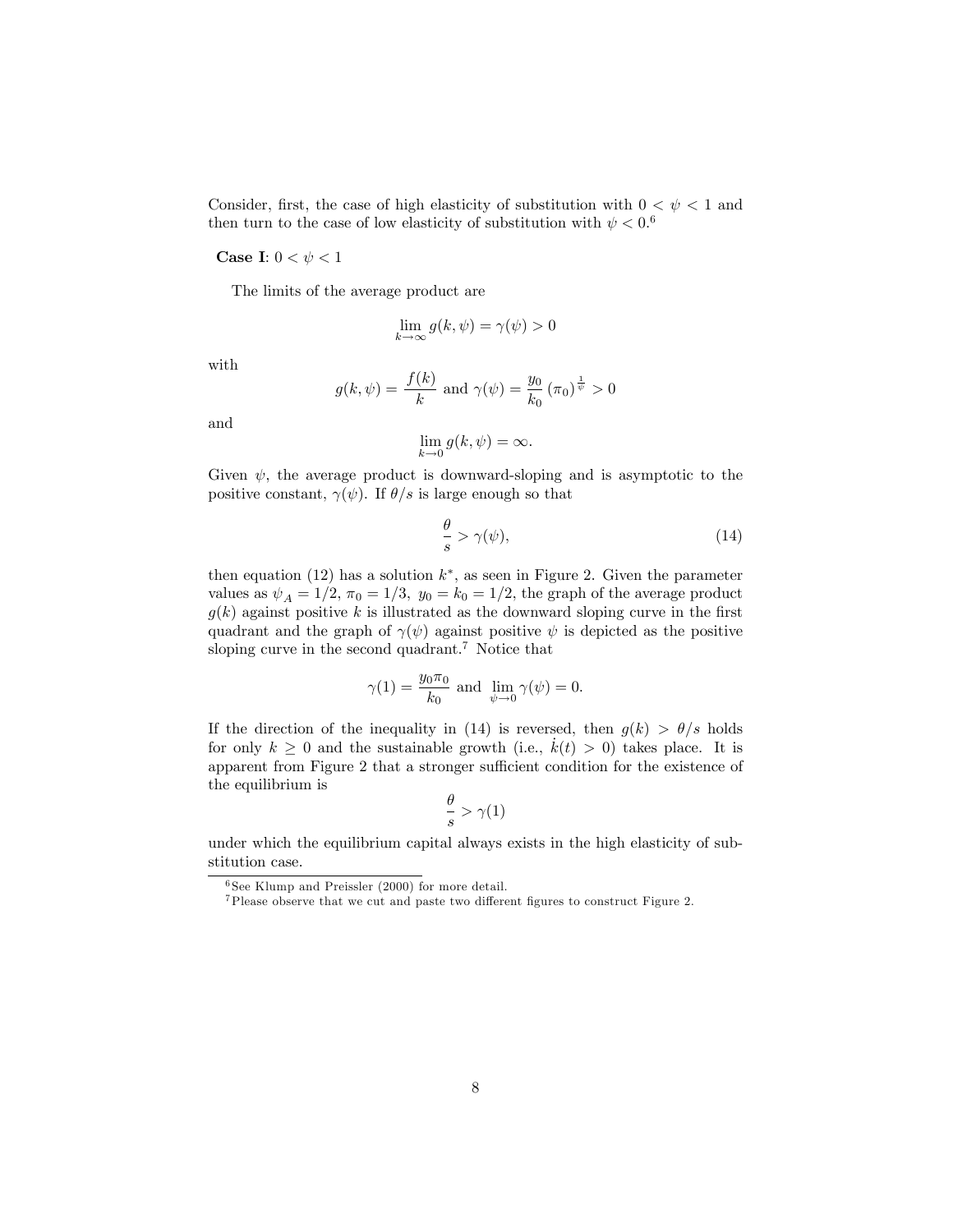

Figure 2. Determination of  $k^* : 0 < \psi < 1$ 

Case II:  $\psi < 0$ 

The average product approaches zero as  $k$  increases infinitely and converges to some positive constant as  $k$  goes to zero,

$$
\lim_{k \to \infty} g(k, \psi) = 0
$$

and

$$
\lim_{k \to 0} g(k, \psi) = \gamma(\psi) > 0.
$$

If  $\theta/s$  is small enough so that

$$
\frac{\theta}{s} < \gamma(\psi),\tag{15}
$$

then equation (12) has the solution as seen in Figure 3 in which the graph of  $g(k)$ is illustrated in the first quadrant as in Figure 2 while the graph of  $\gamma(\psi)$  against negative  $\psi$  is depicted as a downward sloping curve in the second quadrant. If condition (15) is violated, then  $g(k) - \theta/s < 0$  for all k and the capital stock declines continuously. Notice that

$$
\lim_{\psi \to 0} \gamma(\psi) = \infty \text{ and } \lim_{\psi \to -\infty} \gamma(\psi) = \frac{y_0}{k_0}.
$$

A stronger sufficient condition for the existence of the equilibrium capital stock is

$$
\frac{\theta}{s} < \frac{y_0}{k_0}
$$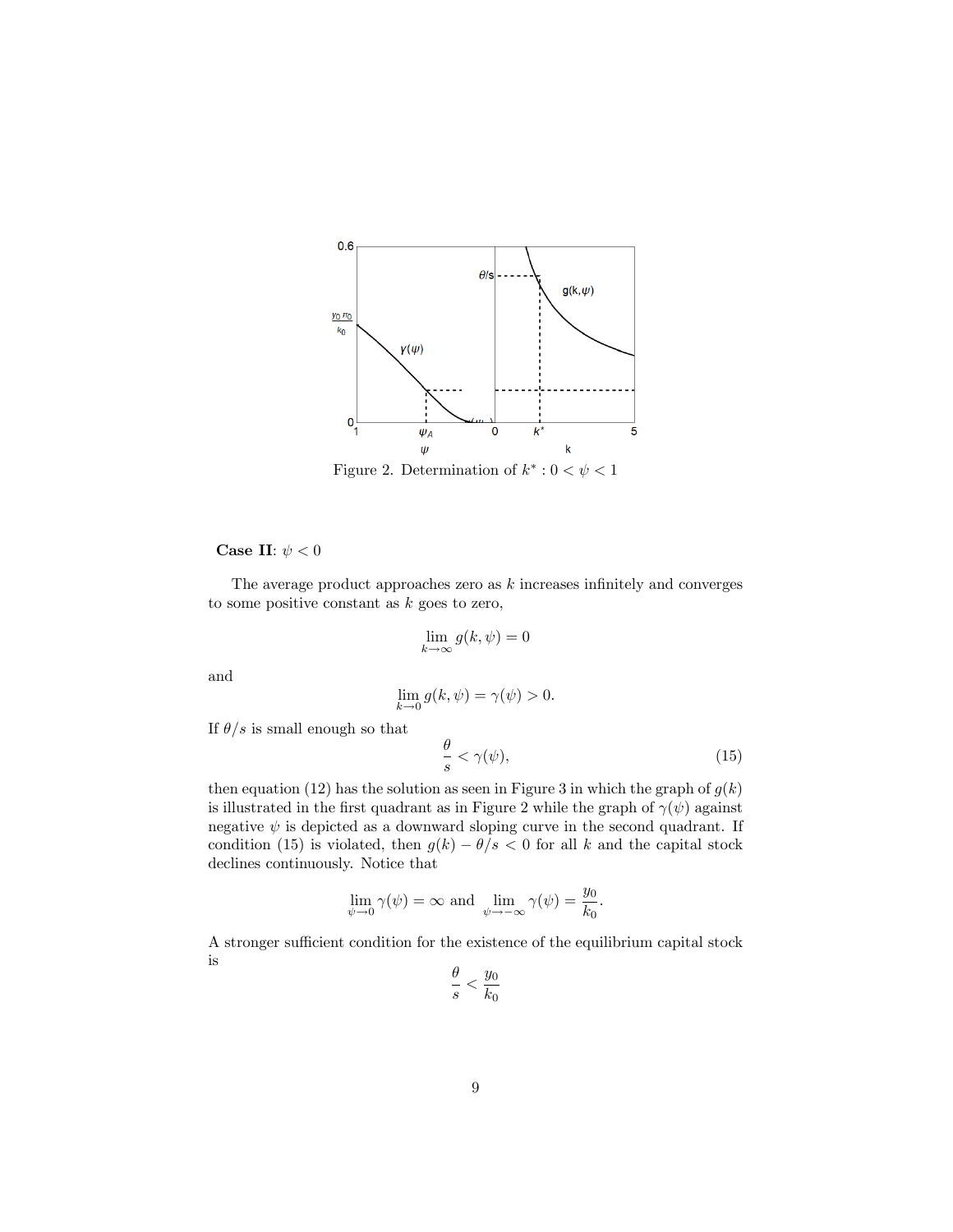under which the equilibrium capital always exists in the low elasticity of substitution case.



Figure 3. Determination of  $k^*$ :  $\psi$  < 0

Since  $f(k)/k$  strictly decreases,  $f'(k)k - f(k) < 0$  so at the steady state,

$$
f'(k^*) < \frac{f(k^*)}{k^*} = \frac{\theta}{s}.
$$

Therefore if  $\pi^*$  denote the capital share at the steady state, then

$$
\pi^* = \frac{f'(k^*)k^*}{f(k^*)} < \frac{\theta k^*}{sf(k^*)} = 1.
$$

To check the local stability at the equilibrium, we linearize the accumulation equation in the neighborhood of the equilibrium

$$
\dot{k}(t) = [sf'(k^*) - \theta] k(t)
$$
\n(16)

where

$$
sf'(k^*) - \theta < 0.
$$

Hence the eigenvalue of the linearized equation is negative. Summarizing the result yields the followings:

**Theorem 1** If either  $\theta/s > \gamma(\psi)$  for  $0 < \psi < 1$  or  $\theta/s < \gamma(\psi)$  for  $\psi < 0$ , then the equilibrium  $k^* > 0$  exists and is locally asymptotically stable.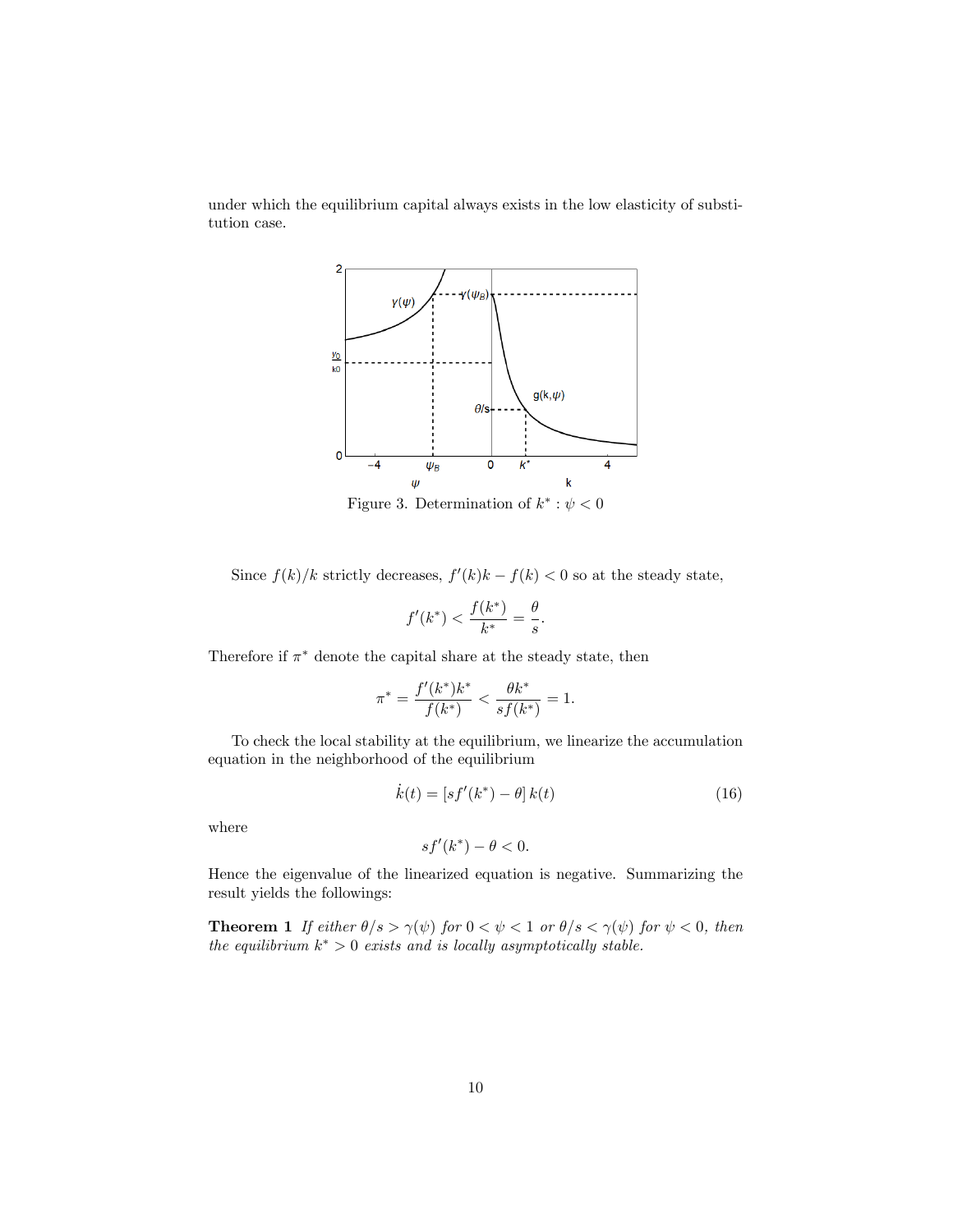## 3.2 One Delay

Suppose that there is only an gestation delay,  $\tau > 0$ , of investment in the capital accumulation, which Kalecki (1935) considers for his macroeconomic dynamic study,

$$
\dot{k}(t) = sf(k(t - \tau)) - \theta k(t) \tag{17}
$$

where  $k^*$  in (13) is also a stationary point. The linearized system is

$$
\dot{k}(t) = \theta \pi^* k(t - \tau) - \theta k(t)
$$

where

$$
sf'(k^*) = \theta \pi^*
$$

The corresponding characteristic equation is

$$
\lambda - \theta \pi^* e^{-\lambda \tau} + \theta = 0. \tag{18}
$$

Assume that  $\lambda = i\omega$  with  $\omega > 0$ . The real and imaginary parts of the characteristic equation are  $\theta \pi^* \cos \omega \tau = \theta$ 

and

$$
\theta \pi^* \sin \omega \tau = -\omega.
$$

Squaring both sides of these equations and adding them give

$$
\omega^2 = \theta^2 (\pi^* + 1) (\pi^* - 1) < 0.
$$

Hence there is no  $\omega > 0$  satisfying the characteristic equation (18). No stability change to instability from stability occurs. This result has been already confirmed in the case of a Cobb-Douglas production function (see Guerrini et at.  $(2019)$ , Lemma 2). We confirm it under the normalized CES production function, implying that the gestation delay is harmless to the stability of the balanced growth equilibrium.

**Theorem 2** The equilibrium point  $k^*$  of the one delay capital accumulation equation (17) is locally asymptotically stable for any  $\tau > 0$ .

## 3.3 Equal-Delays

Since  $\tau_1 = \tau_2 = \tau$  is assumed, the delay dynamic equation (11) can be written as

$$
\dot{k}(t) = sf(k(t-\tau)) - \theta k(t-\tau) \tag{19}
$$

where, again,  $k^*$  in (13), is a stationary point. The equal-delays means that the capital depreciation starts when the capital becomes productive. The linearized equation is obtained as

$$
\dot{k}(t) = -(1 - \pi^*) \theta k(t - \tau).
$$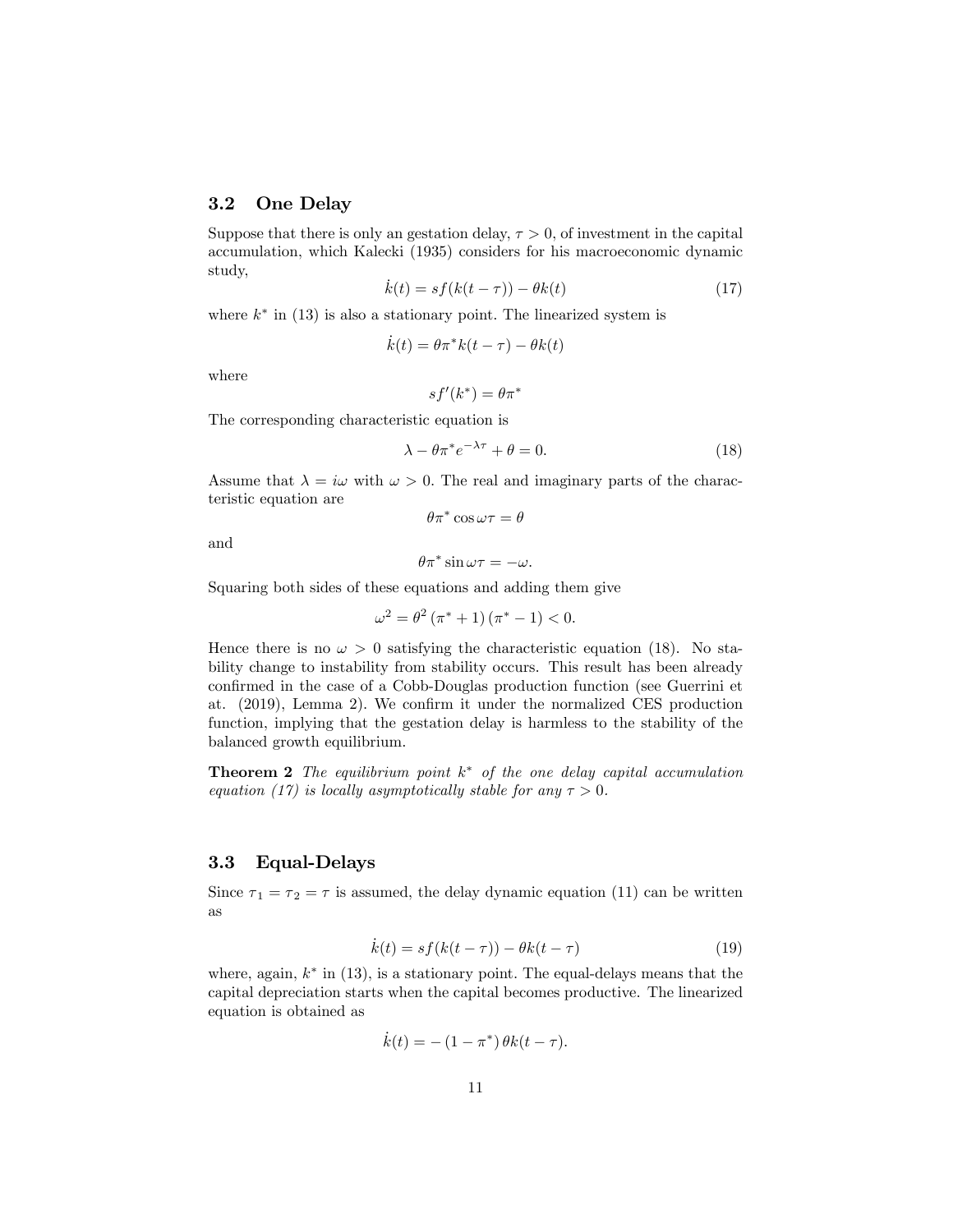Suppose this equation has an exponential solution,

$$
k(t) = e^{\lambda t}u.
$$

The corresponding characteristic equation is written as

$$
\lambda + (1 - \pi^*) \theta e^{-\lambda \tau} = 0. \tag{20}
$$

Substituting the exponential solution into the characteristic equation (20) and separating the real and imaginary parts yield two equations,

$$
(1 - \pi^*) \theta \cos \omega \tau = 0
$$

and

$$
\omega - (1 - \pi^*) \theta \sin \omega \tau = 0.
$$

Squaring both sides of these equations and adding them give

$$
\omega^2 = (1 - \pi^*)^2 \theta^2 > 0.
$$

The critical values  $\tau$  that satisfy these two equations are

$$
\tau^{\ell}(\psi) = \frac{1}{(1 - \pi^*(\psi)) \theta} \left[ \frac{\pi}{2} + 2\ell\pi \right] \text{ for } \ell = 0, 1, 2, ... \tag{21}
$$

The direction of stability switches can be determined as follows. Consider  $\lambda$ as a function of  $\tau$ , the bifurcation parameter, and differentiate the characteristic equation (20) with respect to  $\tau$ ,

$$
\lambda' + (1 - \pi^*) \theta e^{-\lambda \tau} \left( -\lambda' \tau - \lambda \right) = 0
$$

implying that

$$
\lambda'=\frac{-\lambda^2}{1+\lambda\tau}
$$

where the characteristic equation is used to derive this form. If  $\lambda = i\omega$ , then

$$
\lambda'=\frac{\omega^2-i\tau\omega^3}{1+\tau^2\omega^2}
$$

with a positive real part. So at the smallest critical value  $\tau^0(\psi)$ , stability is lost, and it cannot be regained with larger values of  $\tau$ . Hence, the results obtained in the case of the equal delays are summarized as follows:

**Theorem 3** The equilibrium point  $k^*$  of the equal-two-delay equation (19) exists and is locally asymptotically stable for  $\tau < \tau^0(\psi)$ , loses stability at  $\tau = \tau^0(\psi)$ and bifurcates to a limit cycle for  $\tau > \tau^0(\psi)$ .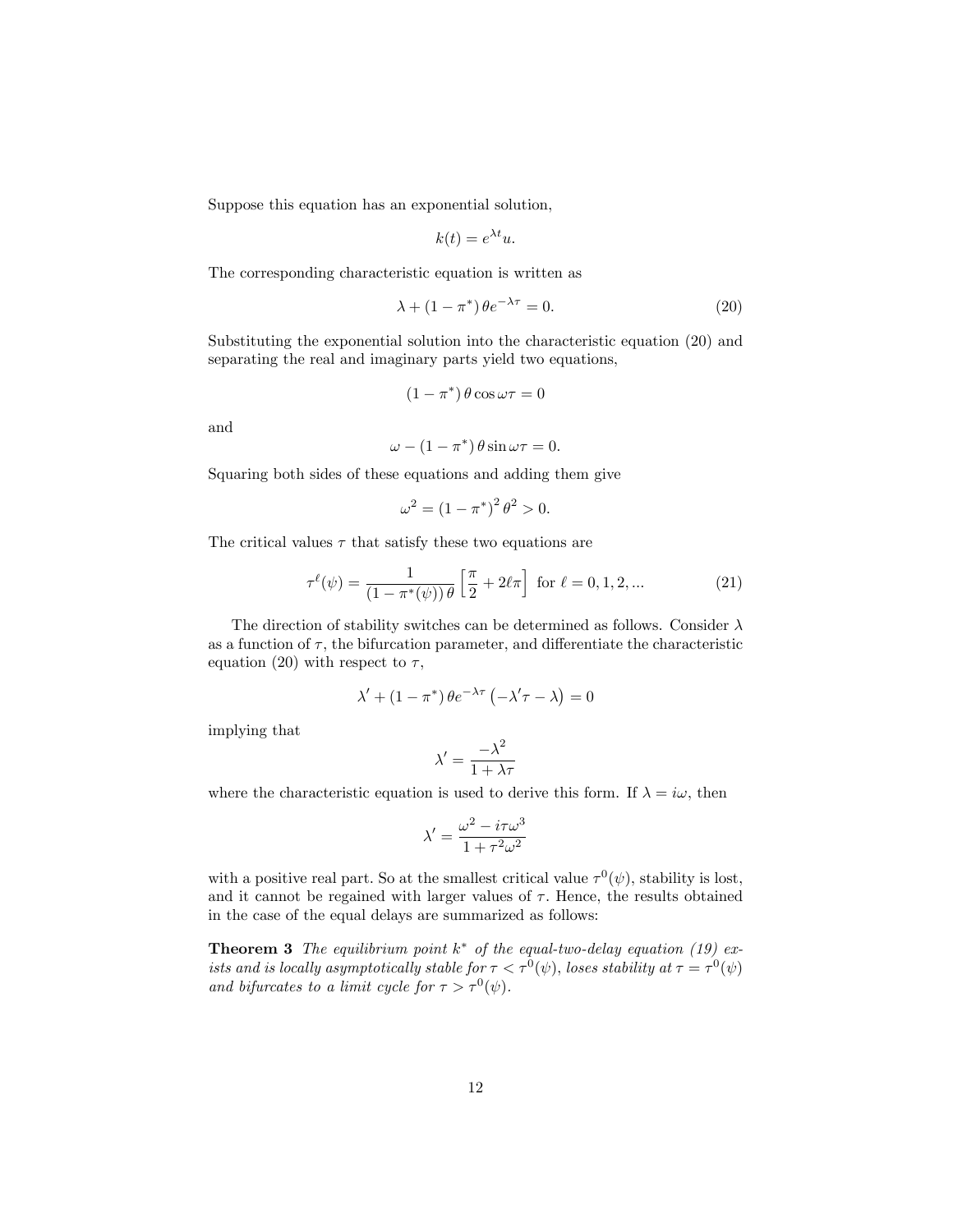Under Assumption 1 with  $\theta = 1/10$ ,  $s = 1/5$  and  $\ell = 0$ , the stability switching curve against  $\psi$  is obtained as a positive sloping curve as illustrated in Figure 4(A). The steady state is locally asymptotically stable for  $\tau$  less than  $\tau^0(\psi)$ , that is,  $\tau$  in the yellow region. The horizontal dotted line is the limit of  $\tau^0(\psi)$  as  $\psi$  goes to negative infinity (the limit is  $5\pi$ ). For  $\psi_a = -1$ , the critical value is

$$
\tau^0(\psi_a) = 6\pi \simeq 18.85.
$$

It is seen in Figure  $4(A)$  that the steady state loses its stability at the red point on the stability switching curve (i.e.,  $\tau = 6\pi$ ) and in Figure 4(B) that it bifurcates to a limit cycle as a value of  $\tau$  becomes larger than the critical value.



Figure 4. Stability switching and the birth of a limit cycle.

# 4 Solow Model with Two Different Delays

This section is also divided into three subsections. The stability switching curve with two delays is analytically obtained in Section 4.1. The stability index on the stability switching curve is determined in Section 4.2. Finally, in Section 4.3, three examples numerically confirm the analytical results.

### 4.1 Construction of the Stability Switching Curve

We now consider the general case of  $\tau_1 > 0$ ,  $\tau_2 > 0$  and  $\tau_1 \neq \tau_2$ . For convinence, we restate the delay capital accumulation equation:

$$
\dot{k}(t) = sf(k(t - \tau_1)) - (n + \delta)k(t - \tau_2).
$$
 (22)

To study the stability change when  $\tau_1$  and  $\tau_2$  can vary, we will follow the methodology of Gu et al. (2005) with the use of the stability switching curve.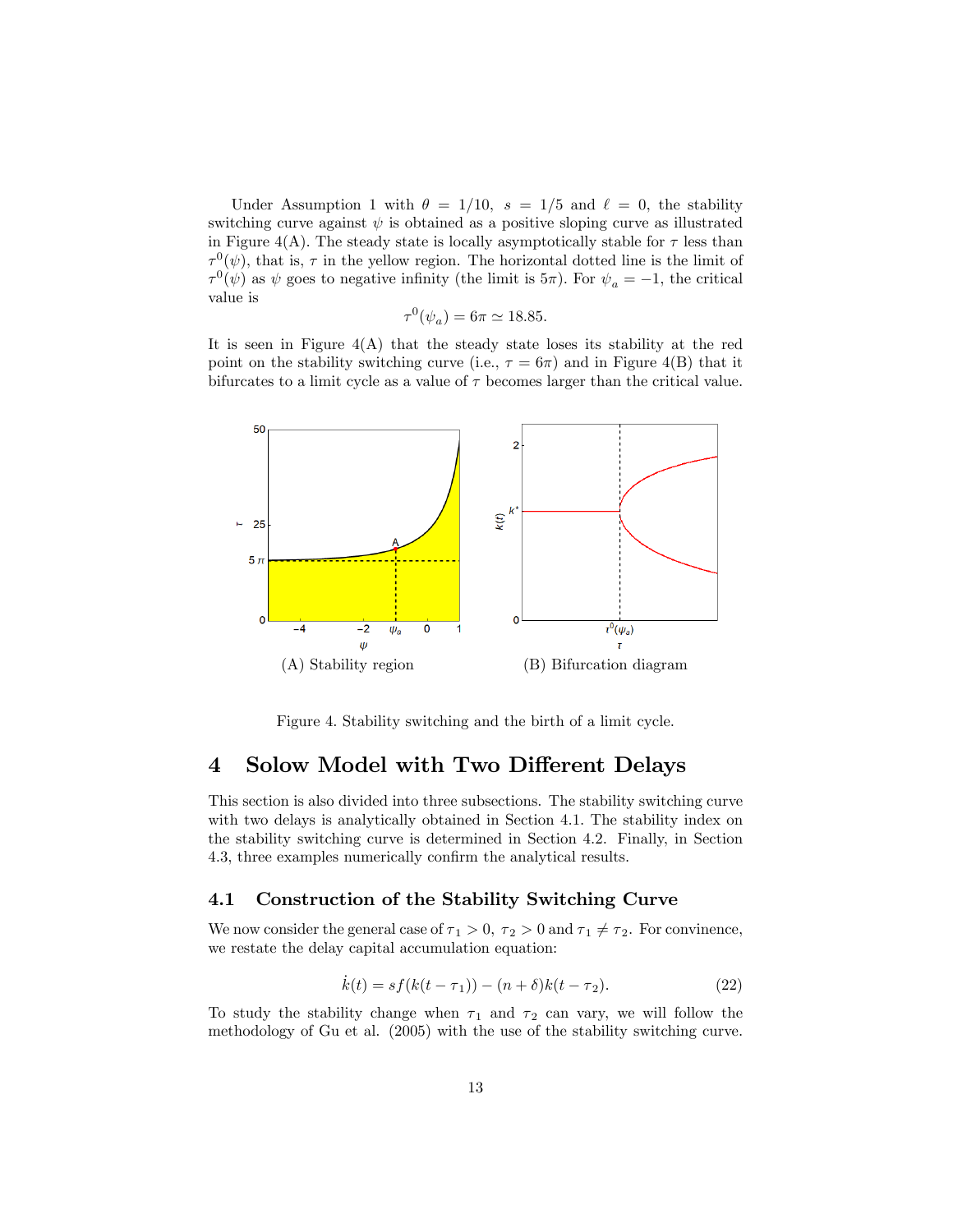To apply this method, we first differentiate dynamic equation (22) with respect to delay variables and then obtain the linearized version of (22) evaluated at the equilibrium state  $k^*$ ,

$$
\dot{k}(t) = \theta \pi^* k(t - \tau_1) - \theta k(t - \tau_2)
$$
\n(23)

where, from the definition of the equilibrium share of capital and from linearized equation (23),

$$
sf'(k^*) = \theta \pi^*.
$$

With an exponential solution,  $k(t) = e^{\lambda t}u$ , the characteristic equation is

$$
a(\lambda, \tau_1, \tau_2) = 1 + a_1(\lambda)e^{-\lambda \tau_1} + a_2(\lambda)e^{-\lambda \tau_2} = 0
$$
 (24)

where

$$
a_1(\lambda) = -\frac{\theta \pi^*}{\lambda}
$$
 and  $a_2(\lambda) = \frac{\theta}{\lambda}$ .

For each  $\lambda = i\omega$ , the term  $a(i\omega, \tau_1, \tau_2)$  in the complex plane is represented as the sum of three vectors, 1,  $a_1(i\omega)e^{-i\omega\tau_1}$  and  $a_2(i\omega)e^{-i\omega\tau_2}$ , with magnitudes 1,  $|a_1(i\omega)|$  and  $|a_2(i\omega)|$ , respectively. If these vectors create a triangle (i.e.,  $a(i\omega, \tau_1, \tau_2) = 0$ ), then the characteristic equation has a solution for some delays,  $\tau_1$  and  $\tau_2$ . Since the length of each side of a triangle cannot exceed the sum of the lengths of the remaining two sides, we have the following three inequalities:

$$
|a_1(i\omega)| + |a_2(i\omega)| \ge 1 \text{ and } -1 \le |a_1(i\omega)| - |a_2(i\omega)| \le 1. \tag{25}
$$

which are called the triangle conditions. Figure 5 illustrates a triangle that satisfies the conditions  $(25)$ .



Figure 5. Triangle conditions

For  $\lambda = i\omega$  with  $\omega > 0$ , these vectors are

$$
a_1(i\omega) = i\pi^* \frac{\theta}{\omega}
$$
 and  $a_1(i\omega) = -i\frac{\theta}{\omega}$ ,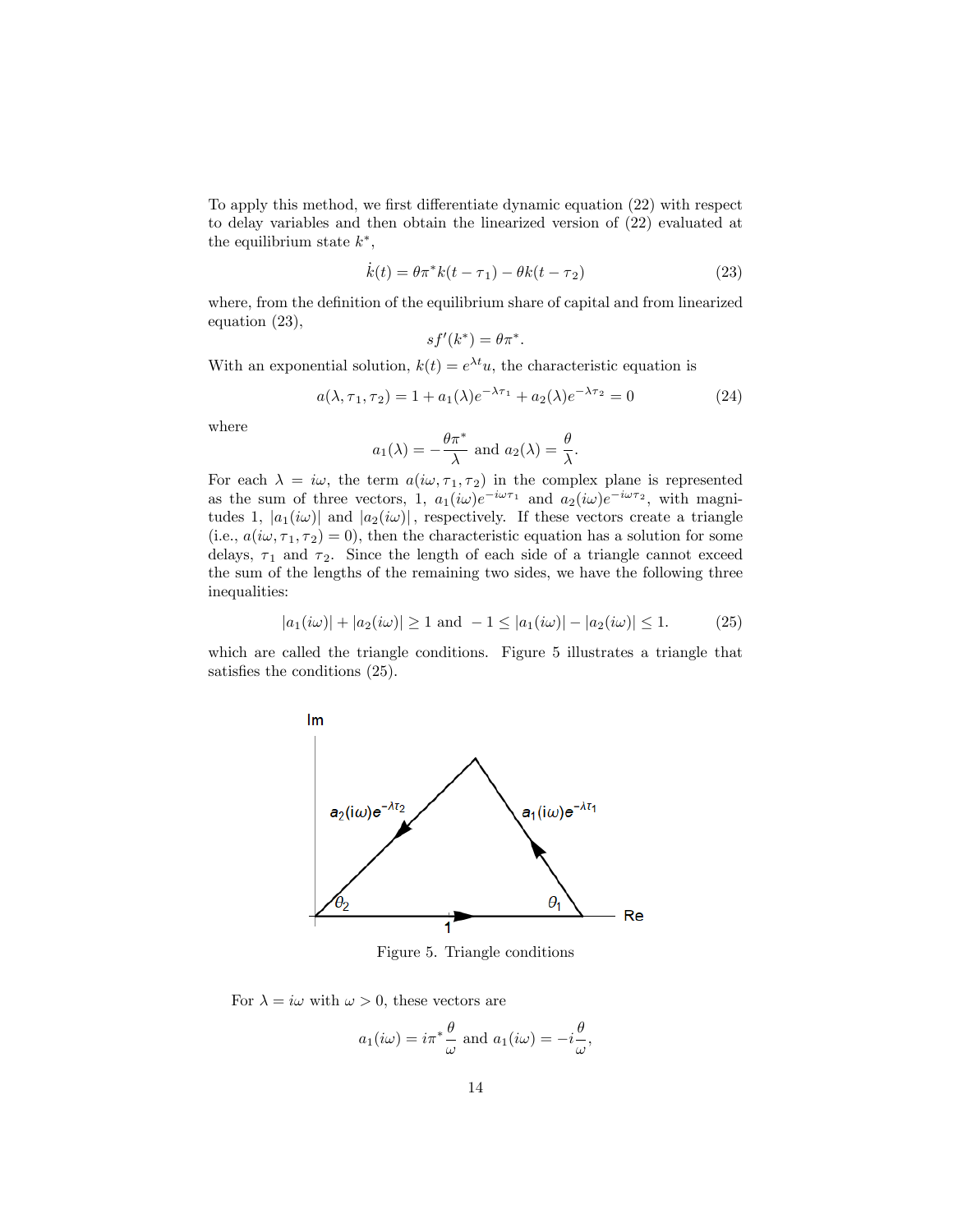their absolute values are

$$
|a_1(i\omega)| = \pi^* \frac{\theta}{\omega}
$$
 and  $|a_2(i\omega)| = \frac{\theta}{\omega}$ ,

and their arguments are

$$
\arg [a_1(i\omega)] = \frac{\pi}{2} \text{ and } \arg [a_3(i\omega)] = -\frac{3\pi}{2}.
$$

The triangle conditions give an interval of  $\omega$ ,

$$
I = [(1 - \pi^*) \theta, (1 + \pi^*) \theta]. \tag{26}
$$

For any  $\omega \in I$ , the characteristic equation has a pair of pure imaginary roots. In Figure 5,  $\theta_1$  and  $\theta_2$  represent the internal angles of the triangle and are determined by the law of cosine as follows:

$$
\theta_1(\omega) = \cos^{-1}\left[\frac{\omega^2 - \left(1 - \pi^{*2}\right)\theta^2}{2\pi^*\theta\omega}\right]
$$

and

$$
\theta_2(\omega) = \cos^{-1}\left[\frac{\omega^2 + \left(1 - \pi^{*2}\right)\theta^2}{2\theta\omega}\right].
$$

It is possible to identify solutions  $(\tau_1, \tau_2)$  of  $a(i\omega, \tau_1, \tau_2) = 0$  that satisfy the following equations,

$$
\left\{\arg\left[a_1(\omega)e^{-i\omega\tau_1}\right] + 2m\pi\right\} \pm \theta_1(\omega) = \pi
$$

and

$$
\left(\arg\left[a_2(\omega)e^{-i\omega\tau_2}\right]+2n\pi\right)\mp\theta_2(\omega)=\pi.
$$

Two cases appear in these equations, since the triangle can be placed above and under the horizontal axis. Solving them for  $\tau_1$  and  $\tau_2$  yields, for integers m and  $n,$ 

$$
\tau_1^{\pm}(\omega, m) = \frac{1}{\omega} \left[ \frac{\pi}{2} + (2m - 1)\pi \pm \theta_1(\omega) \right]
$$
 (27)

and

$$
\tau_2^{\pm}(\omega, n) = \frac{1}{\omega} \left[ \frac{3\pi}{2} + (2n - 1)\pi \mp \theta_2(\omega) \right]. \tag{28}
$$

Let  $B$  and  $R$  be the pair of the delays defined as

$$
\mathbf{B} = \{ \left( \tau_1^+(\omega, m), \tau_2^-(\omega, n) \right) \mid \omega \in I, \ m, n \in \mathbb{Z} \}
$$

and

$$
\mathbf{R} = \{ \left( \tau_1^-(\omega, m), \tau_2^+(\omega, n) \right) \mid \omega \in I, \ m, n \in \mathbb{Z} \}.
$$

Then we have the following:

Theorem 4 The stability switching curves are given as

$$
T = \mathbf{B} \cup \mathbf{R}.\tag{29}
$$

This is the set of all  $\tau_1$  and  $\tau_2$  such that  $a(i\omega, \tau_1, \tau_2) = 0$  on which the characteristic equation has a purely imaginary root,  $\lambda = i\omega$  with  $\omega > 0$ .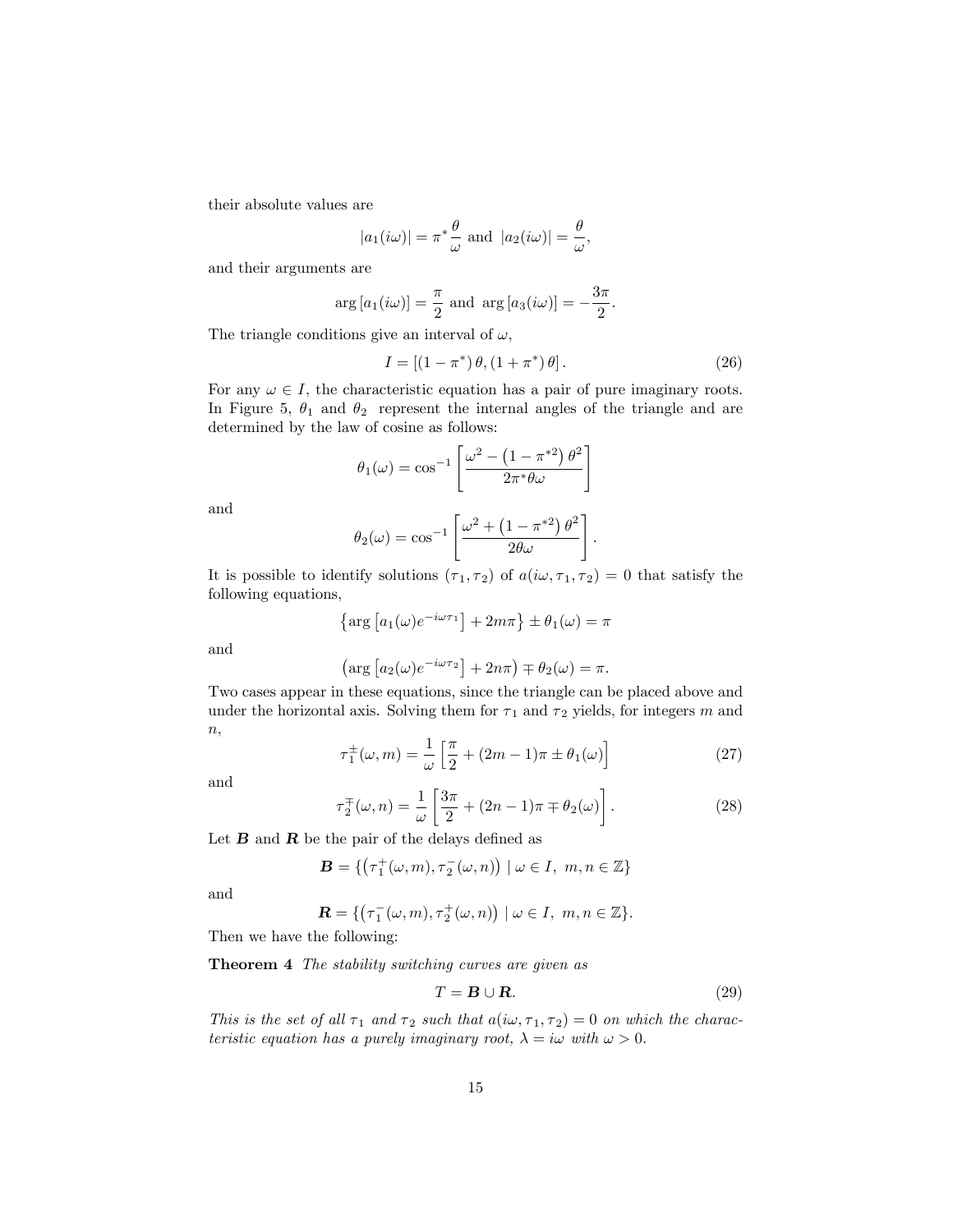## 4.2 Stability Index

In order to find the directions of stability switches, we first compute

$$
a_1(i\omega)e^{-i\omega\tau_1} = i\frac{\pi^*\theta}{\omega}(\cos\omega\tau_1 - i\sin\omega\tau_1)
$$

and

$$
a_2(i\omega)e^{-i\omega\tau_2} = -i\frac{\theta}{\omega}(\cos\omega\tau_2 - i\sin\omega\tau_2)
$$

with real and imaginary parts

$$
R_1 = \text{Re}\left[a_1(i\omega)e^{-i\omega\tau_1}\right] = \frac{\pi^*\theta}{\omega}\sin\omega\tau_1,
$$
  

$$
I_1 = \text{Im}\left[a_1(i\omega)e^{-i\omega\tau_1}\right] = \frac{\pi^*\theta}{\omega}\cos\omega\tau_1
$$

and

$$
R_2 = \text{Re}\left[a_2(i\omega)e^{-i\omega\tau_2}\right] = -\frac{\theta}{\omega}\sin\omega\tau_2,
$$
  

$$
I_2 = \text{Im}\left[a_2(i\omega)e^{-i\omega\tau_2}\right] = -\frac{\theta}{\omega}\cos\omega\tau_2.
$$

Then the stability index is defined as

$$
Q = R_2 I_1 - R_1 I_2
$$
  
= 
$$
\frac{\pi^* \theta^2}{\omega^2} [\sin \omega \tau_1 \cos \omega \tau_2 - \sin \omega \tau_2 \cos \omega \tau_1].
$$

By the addition theorem,

$$
Q = \frac{\pi^* \theta^2}{\omega^2} \sin \left[ \omega \left( \tau_1 - \tau_2 \right) \right] \tag{30}
$$

which has the same sign as  $\sin [\omega (\tau_1 - \tau_2)].$ 

We call the direction of the stability switching curve that corresponds to increasing  $\omega$  the *positive direction*. We also call the region on the left-hand (right-hand) side of the stability switching curve the region on the left (right) when we head in the positive direction of the curve. We are now ready to mention the stability loss and gain on the stability switching curve. If  $Q \neq 0$ , then we have the following result from Theorem A.2 of Matsumoto and Szidarovszky (2018):

**Theorem 5** Let  $\omega \in I$  such that i $\omega$  is a simple pure complex eigenvalue. At a point  $(\tau_1, \tau_2)$ , we look toward increasing values of  $\omega$ . As  $(\tau_1, \tau_2)$  moves from the region on the right to the left of the corresponding curve of  $T$ , a pair of eigenvalues cross the imaginary axis to the right if  $Q > 0$ . If  $Q < 0$ , then the crossing is in the opposite direction.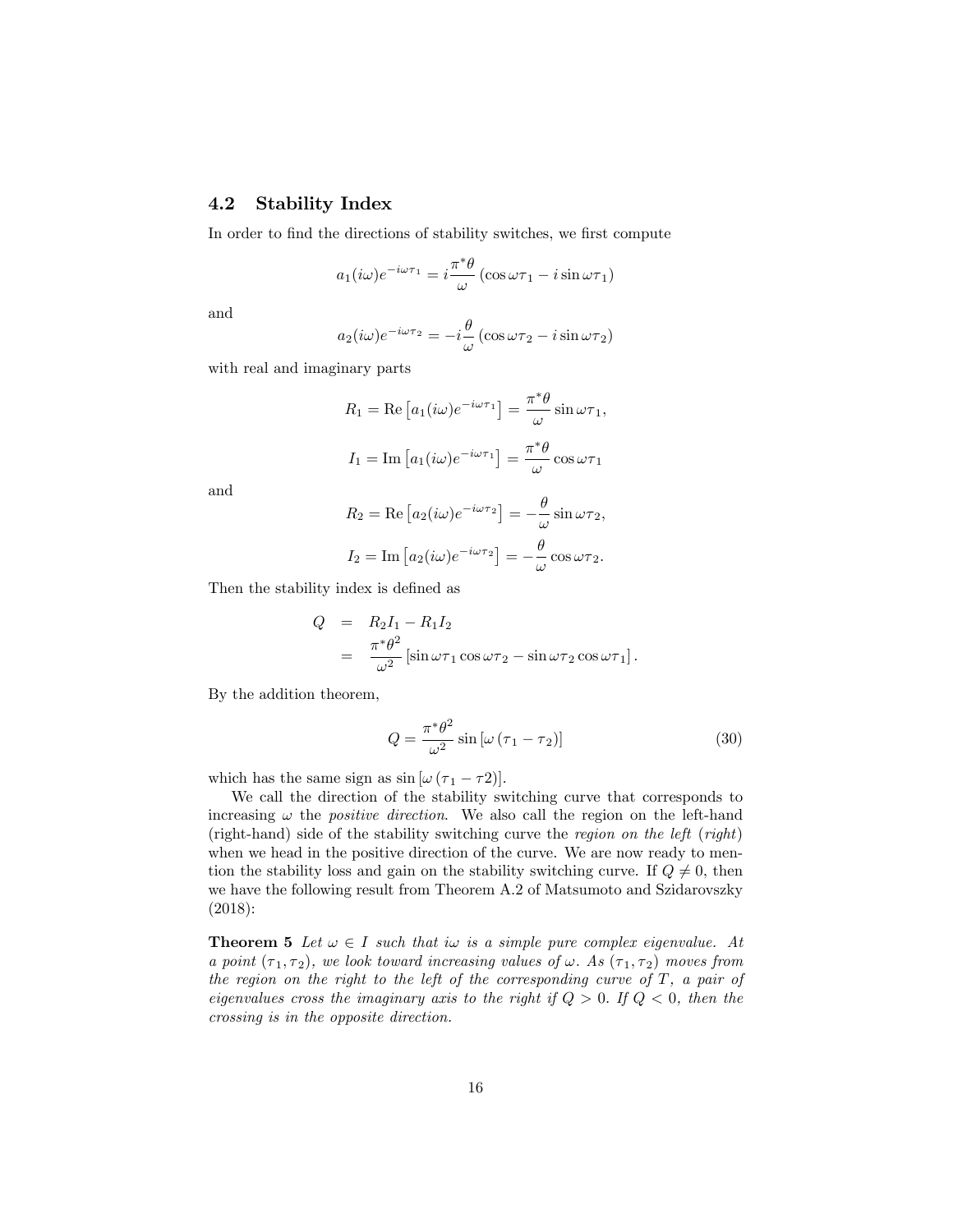If  $Q = 0$ , then Theorem 5 does not indicate the direction of the stability switches. This is the case when  $\omega(\tau_1 - \tau_2) = k\pi$  with an integer k. Then  $-\omega\tau_2 = k\pi - \omega\tau_1$ , hence at  $\lambda = i\omega$ , the characteristic equation becomes

$$
i\omega - \pi^* \theta e^{-i\omega \tau_1} + \theta e^{ik\pi} e^{-i\omega \tau_1} = i\omega - \theta \left(\pi^* - e^{ik\pi}\right) e^{-i\omega \tau_1} = 0. \tag{31}
$$

Notice that

$$
e^{ik\pi} = \cos k\pi + i\sin k\pi = \begin{cases} 1 \text{ if } k \text{ is even,} \\ -1 \text{ if } k \text{ is odd.} \end{cases}
$$

Introduce the notation,

$$
A(k) = \begin{cases} \theta(\pi^* - 1) < 0 \text{ if } k \text{ is even,} \\ \theta(\pi^* + 1) > 0 \text{ if } k \text{ is odd,} \end{cases}
$$

since  $\pi^*$  < 1. Then from (31),

$$
i\omega - (\cos \omega \tau_1 - i \sin \omega \tau_1) A(k) = 0.
$$

Separating the real and imaginary parts,

$$
A(k)\cos\omega\tau_1=0
$$

and

$$
A(k)\sin \omega \tau_1 = -\omega.
$$

Hence

$$
\cos \omega \tau_1 = 0
$$
 and  $\sin \omega \tau_1 = -\frac{\omega}{A(k)} = \begin{cases} 1 \text{ if } k \text{ is even,} \\ -1 \text{ if } k \text{ is odd,} \end{cases}$ 

and therefore,

$$
\omega = \begin{cases}\n-A(k) = \theta (\pi^* - 1) < 0 \text{ if } k \text{ is even,} \\
A(k) = \theta (\pi^* - 1) > 0 \text{ if } k \text{ is odd.}\n\end{cases}
$$

These values correspond to the end points of the interval  $\mathbb{I}$ . So  $\mathcal{Q} = 0$  holds at the initial and endpoints of the different segments of  $T$ , implying that stability switch cannot occur inside the segments. Hence the direction has to be the same as at the segments starting or ending at this point.

#### 4.3 Three Examples

Solow (1956) confirms his analytical results by working out three numerical examples in which the production function is specified as a Leontief type, a Cobb-Douglas type or a CES type. In the same way, we examine three examples to see how the two delays affect the balanced growth.

Example 1: Leontief technology.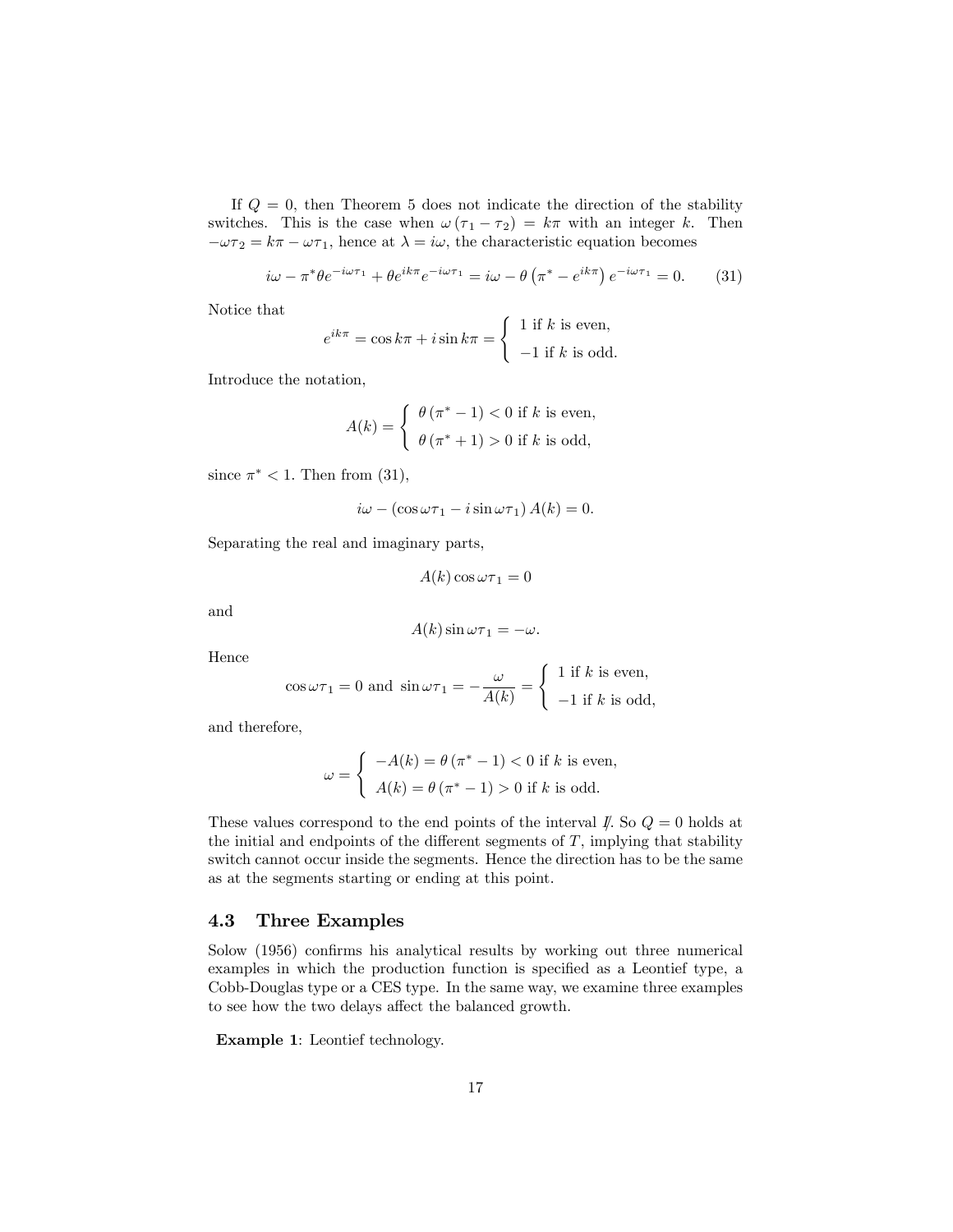We first take  $\psi = -5$  with which the CES production function (9) might approximate the Leontief function. The corresponding stability switching curve is described by the blue-red segments in Figure  $6(A)$  in which the blue segments belong to  $\bf{B}$  of (29) and so do the red segments to  $\bf{R}$ . More precisely,

#### $\mathbf{B} = \mathbf{B}_0 \cup \mathbf{B}_1$  and  $\mathbf{R} = \mathbf{R}_1 \cup \mathbf{R}_2$

where the four segments are defined as follows, as the vertical shift parameter n is fixed at  $n = 0$  and the horizontal shift parameter m increases from 0 to 2 with a unit increment,

$$
\mathbf{B}_{i} = \{ (\tau_{1}^{+}(\omega, i), \tau_{2}^{-}(\omega, 0)) \} \text{ for } i = 0, 1
$$
 (32)

and

$$
\mathbf{R}_{j} = \{ (\tau_{1}^{-}(\omega, j), \tau_{2}^{+}(\omega, 0)) \} \text{ for } j = 1, 2.
$$
 (33)

 $\mathbf{B}_0$  is the left-most blue segment and  $\mathbf{R}_1$  is next to the right of  $\mathbf{B}_0$ . The arrows on the blue and red segments indicate the positive directions of the corresponding segments.

Let us calculate the stability index on the segments. By  $(30)$ , the stability index on the segments  $\bf{B}$ , denoted by  $Q_{\bf{B}}$ , is

$$
Q_B = \frac{\pi^* \theta^2}{\omega^2} \sin \left[ \omega \left( \tau_1^+(\omega) - \tau_2^-(\omega) \right) \right]. \tag{34}
$$

By (27) with  $m = 0, 1, 2$  and (28) with  $n = 0$ ,

$$
\sin \left[\omega \left(\tau_1^+(\omega) - \tau_2^-(\omega)\right)\right] = -\sin \left[\theta_1(\omega) + \theta_2(\omega)\right] \le 0
$$

where the inequality is due to  $0 \le \theta_1(\omega) + \theta_2(\omega) \le \pi$ . Similarly, the stability index on the segments  $\bf{R}$ , denoted by  $Q_{\bf{R}}$ , is

$$
Q_{\mathbf{R}} = \frac{\pi^* \theta^2}{\omega^2} \sin \left[ \omega \left( \tau_1^-(\omega) - \tau_2^+(\omega) \right) \right] \tag{35}
$$

where

$$
\sin \left[\omega \left(\tau_1^-(\omega) - \tau_2^+(\omega)\right)\right] = \sin \left[\theta_1(\omega) + \theta_2(\omega)\right] \ge 0.
$$

Hence we have  $Q_B < 0$  on the blue segments and  $Q_R > 0$  on the red segments in Figure 6(A) in which the blue  $R_i$  and  $L_i$  for  $i = 0, 1$  denote the region on the right and the region on the left with respect to the blue segments and so do the red  $R_j$  and  $L_j$  for  $j = 1, 2$  with respect to the red segments. The stability switching curve divides the nonnegative region of  $(\tau_1, \tau_2)$  into two. When a pair of  $(\tau_1, \tau_2)$  moves from the lower region to the upper region, the stability is lost, according to Theorem 5.

Let next check the stability change at the connecting points of  $\mathbf{B}_i$  and  $\mathbf{R}_i$ . It is seen in Figure 6(A) that  $\mathbf{B}_0$  and  $\mathbf{R}_1$  start at point  $S_0$ . Hence, it is the starting point of both segments,

$$
S_0=(\tau_1^a,\tau_2^a)=\boldsymbol{B}_0\cap \boldsymbol{R}_1
$$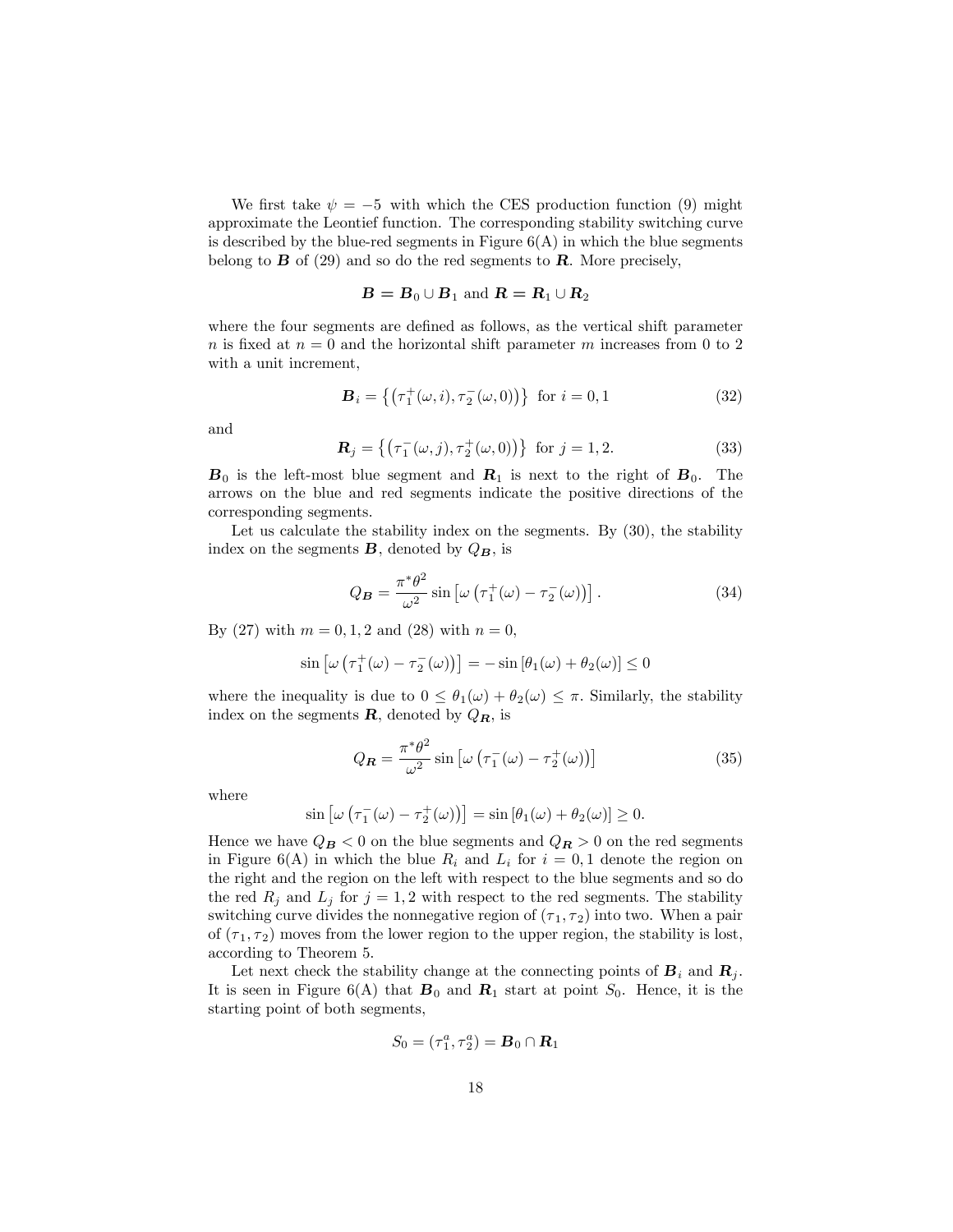$$
\tau_1^a \simeq 15.87, \tau_2^a \simeq 15.87 \text{ and } \tau_1^a/\tau_2^a = 1.
$$

In the same way, it is observed that point  $E_1$  is the ending point of segments  $\mathbf{B}_1$  and  $\mathbf{R}_1$ ,

$$
E_1 = \left(\tau_1^b, \tau_2^b\right) = \mathbf{B}_1 \cap \mathbf{R}_1
$$

with

$$
\tau_1^b \simeq 46.64, \tau_2^b \simeq 15.55
$$
 and  $\tau_1^b/\tau_2^b = 3$ .

and point  $S_1$  is the starting point of segments  $\mathbf{B}_1$  and  $\mathbf{R}_2$ ,

$$
S_1=(\tau_1^c,\tau_2^c)=\mathbf{B}_1\cap\mathbf{R}_2
$$

with

$$
\tau_1^c \simeq 79.37,\, \tau_2^c \simeq 15.87
$$
 and  $\tau_1^c/\tau_2^c=5.$ 

The ratio  $\tau_1/\tau_2$  is an odd integer so that  $Q = 0$  and the direction of stability is the same as that on the segment  $B_i$  or  $R_j$ .<sup>8</sup> Hence, when a value of  $\tau_2$  increases along the vertical dotted line at  $\tau_1^a$ ,  $\tau_1^b$  or  $\tau_1^c$  and then crosses the stability switching curve from below, stability is lost.

We perform a numerical simulation to see what dynamics the delay system (22) can generate. The equilibrium point is locally asymptotically stable for  $(\tau_1, \tau_2)$  below the curve and unstable for the pair above. At point A with  $\tau_1^A = 20$  and  $\tau_2^A \simeq 15.9$  on the red segment  $\mathbf{R}_1$ , stability is lost. The bifurcation diagram with respect to  $\tau_2$  is illustrated in Figure 6(B) in which  $\tau_1$  is fixed at  $\tau_1^A$ and  $\tau_2$  increases from  $\tau_2^{\min}$  to  $\tau_2^{\max}$  with an increment of  $(\tau_2^{\max} - \tau_2^{\min})/500$  along the vertical dotted black line where

$$
\tau_2^{\min} = 14.9 \simeq \tau_2^A - 1 \text{ and } \tau_2^{\max} = 20.5 \simeq \tau_2^A + 4.6.
$$

For each value of  $\tau_2 \in \left[\tau_2^{\min}, \tau_2^{\max}\right]$ , the delay dynamic equation (22) runs for  $0 \le t \le T(= 20,000)$  and the local maximum and minimum values of  $\tau_2$  obtained from the data for  $T - 500 \le t \le T$  are plotted against the selected value. As can be seen, the equilibrium point is locally asymptotically stable for  $\tau_2 < \tau_2^A$ , loses its stability at  $\tau_2 = \tau_2^A$  and bifurcates to a limit cycle for  $\tau_2 > \tau_2^A$ . It is also seen that a cycle-doubling bifurcation<sup>9</sup> occurs at  $\tau_2^B \simeq 18.44$  and so

with

<sup>&</sup>lt;sup>8</sup>Notice that at  $S_0$ , the critical values are the same,  $\tau_1^a = \tau_1^a$ . Equation (21) can determine those values for  $\psi = -5$  and  $\ell = 0$ .

 $9 \text{ In a discrete dynamical system, Figure 6(A) is called the period-doubling bifurcation in }$ which the period of a periodic cycle is doubled. In a continuous dynamical system, a limit cycle having two extrema is changed to a limit cycle having four extrema, implying the number of cycles is doubled. Hence we call it "cycle-doubling."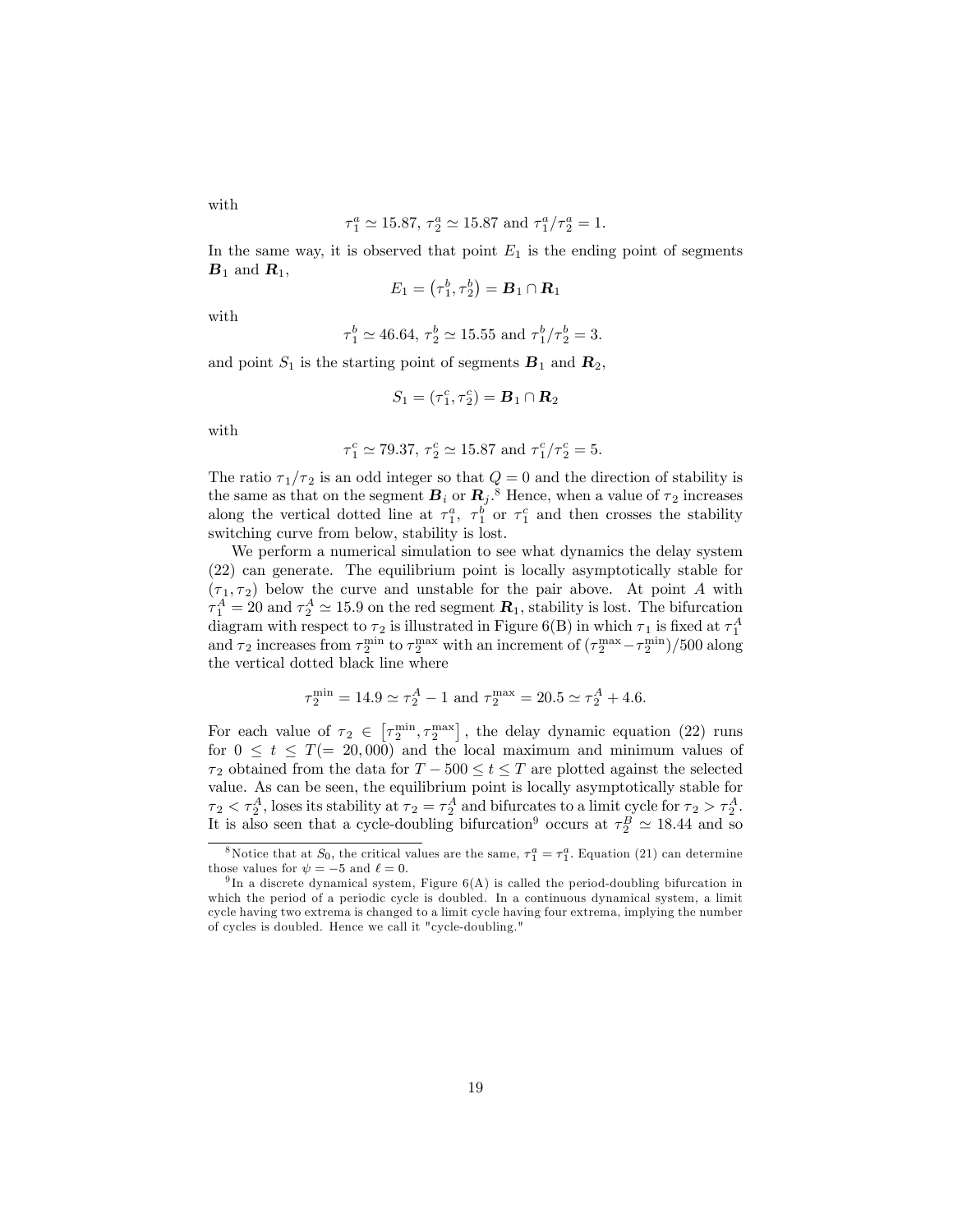does a cycle-halving bifurcation at  $\tau_2^C \simeq 20.02$  when  $\tau_2$  further increases.<sup>10</sup>



Figure 6. Leontief technology

#### Example 2. Cobb-Douglas technology

We take  $\psi = 1/10$  with which the CES production function (9) might approximate the Cobb-Douglas function. It is seen in Figure  $7(A)$  that the stability switching curve takes a wave-like shape and its amplitude becomes larger than the tipple-like curve shown in Figure  $6(A)$ . Although the big waves are repeated, we limit value of  $\tau_1$  up to 50 in order to confine attention to the first wave. As in Example 1, we denote the blue segments by  $B_i$  for  $i = 0, 1$  and the red segment by  $\mathbf{R}_1$ . Applying the formulas in (34) and (35), we find that  $Q_B < 0$  and  $Q_R > 0$ . The blue  $R_i$  and  $L_i$  above and below the curve denote the regions on the right and the left along the blue segment while the red  $R_1$  and  $L_1$  denote the right and left region along the red segment. According to Theorem 5, the stability is lost when a pair of  $(\tau_1, \tau_2)$  crosses the blue segments from below to above. Although the red segment changes its slope from positive-sloping to negative sloping, the region on the left is located above the positive sloping part and on the right of the negative sloping part. Hence, the stability is lost when the pair of the delays moves from below to above or from left to right. The starting point of  $\mathbf{B}_0$  and  $\mathbf{R}_1$  is denoted as  $S_0$  with

$$
\tau_1^a \simeq 24.44,\ \tau_2^a \simeq 24.44
$$
 and  $\tau_1^a/\tau_2^a = 1$ 

and the ending point of  $B_1$  and  $R_1$  by  $E_1$  with

$$
\tau_1^b \simeq 34.72
$$
,  $\tau_1^b \simeq 11.57$  and  $\tau_1^b/\tau_1^b = 3$ .

Stability is lost when the pair of the delays passes these connection points from below to above.

 $10$  These bifurcation values are numerically obtained.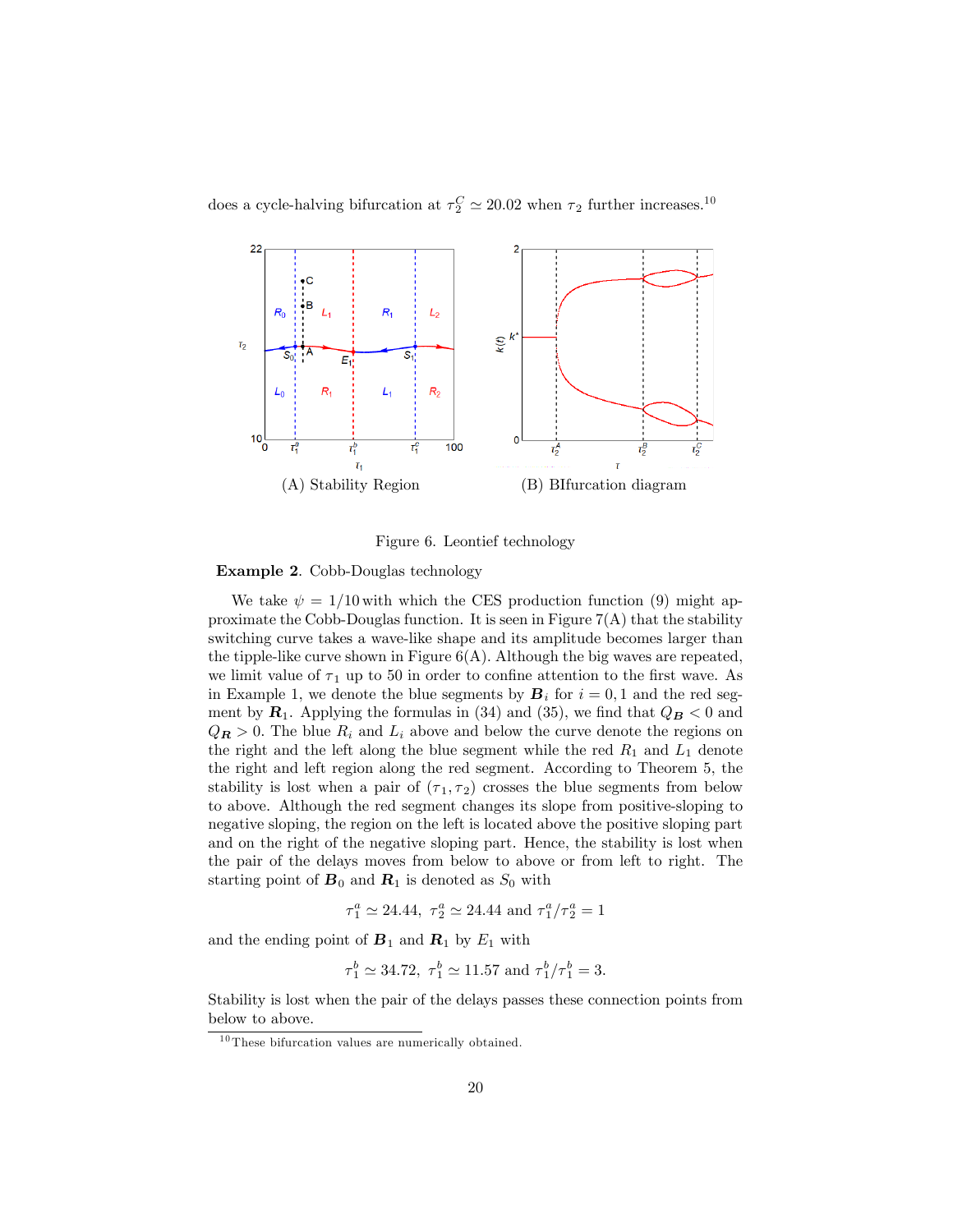At point A on the blue segment  $B_0$ , the boundary values are

$$
\tau_1 = \tau_1^A = 20
$$
 and  $\tau_2 = \tau_2^A \simeq 22.668$ 

at which the equilibrium point loses stability. A limit cycle emerge from increasing  $\tau_1$  above  $\tau_1^A$  as shown in Figure 7(B) in which the delay dynamic equation (22) runs for  $0 \le t \le T(= 50,000)$  with the initial function  $\varphi(t) = k^* - 0.1$  for  $t \leq 0$  and  $(k(t), f(k(t)))$  for  $T - 1000 \leq t \leq T$  is plotted. We take  $\psi = \tau_2^A + 0.1$ for the small cycle,  $\psi = \tau_2^A + 0.5$  for the medium cycle and  $\psi = \tau_2^A + 1$  for the large cycle. The cycle is getting larger as the value of  $\psi$  increases. For a much larger value than  $\tau_2^A + 1$ , the nonnegative constraint of the per-capita capital may be violated.



Figure 7. Cobb-Douglas technology

**Example 3.** CES technology with  $\psi = 1/2$ 

The value of  $\psi$  is increased to 1/2. This is the case considered by Solow (1956) in which two possibilities, endogenous steady-state growth and stable balanced growth, are numerically confirmed. We study another dynamic behavior of a delay CES economy. As can be seen in Figure 8(A), the larger value of  $\psi$  makes the red segment of the stability switching curve more winding than that in Figure  $7(A)$ . The region division and the stability-loss-and-gain are the same as those in Example 2. The starting point  $S_0$  and the ending point  $E_1$  have the following coordinates,

$$
\tau_1^S \simeq 29.72,~\tau_2^S \simeq 29.72
$$
 and  $\tau_1^S/\tau_2^S = 1$ 

and

$$
\tau_1^E \simeq 32.03, \ \tau_2^E \simeq 10.68 \text{ and } \tau_1^E/\tau_2^E = 3.
$$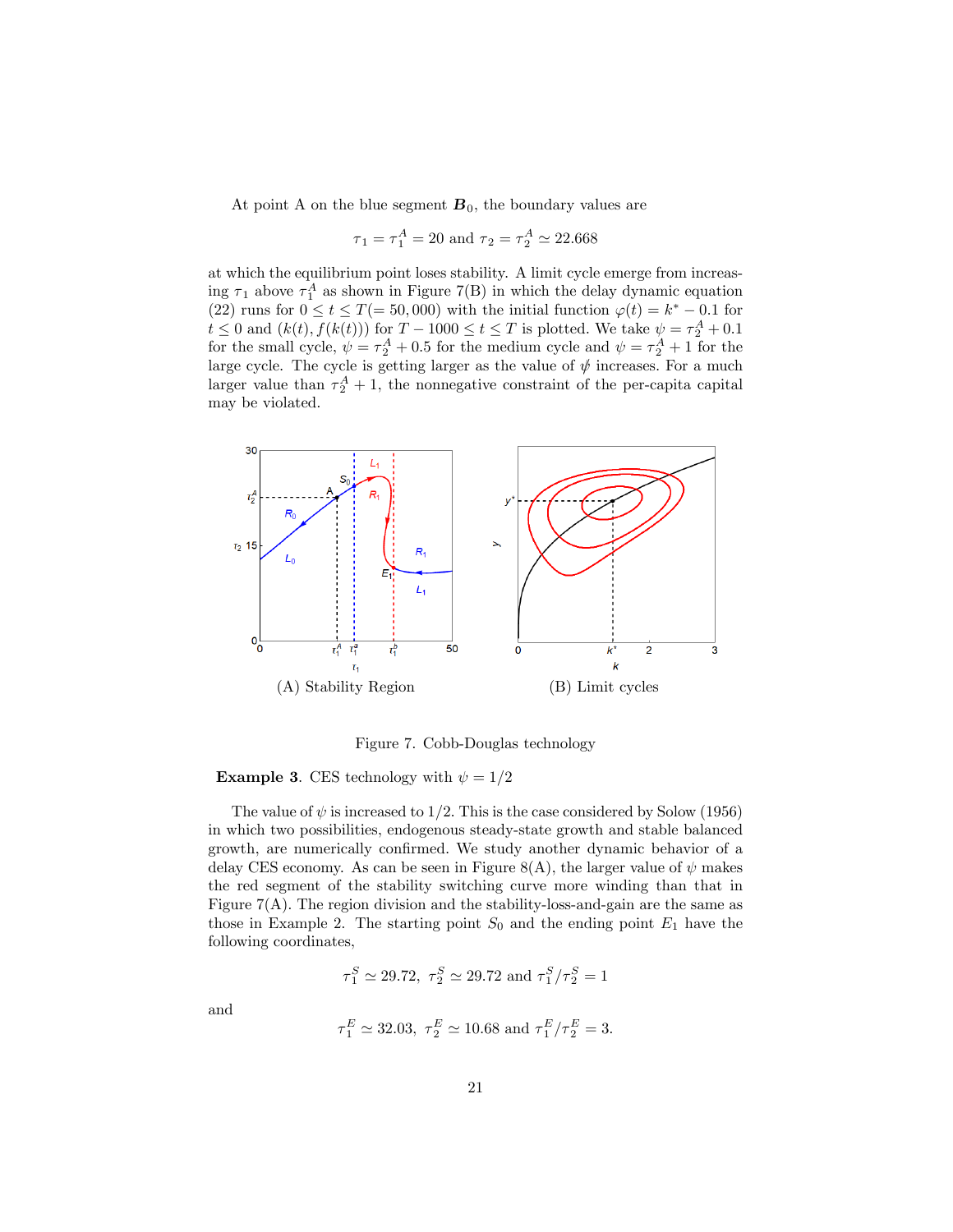Stability is lost when a pair of  $(\tau_1, \tau_2)$  crosses the blue segments from below to above. In addition, the more winding red segment generates a new phenomenon, multiple stability switches. The value of  $\tau_2$  is increased along the dotted vertical line standing at  $\tau_1^A$ . The pair of  $(\tau_1^A, \tau_2)$  crosses the negative-sloping part of the red segment at point A from region  $R_1$  to region  $L_1$  that means the lower left region. Since the stability index is positive (i.e.,  $Q_R > 0$ ), Theorem 5 implies the loss of stability. With further increasing  $\tau_2$ , the pair passes through point B on the positive-sloping part from below to above. Along the red segment, this is a movement from the left region (i.e.,  $\underline{L}_1$ ) to the right region (i.e.,  $R_1$ ), implying the gain of stability. Further increasing  $\tau_2$  brings the pair to point C on the flatter positive-sloping part, above which the upper left region  $\overline{L}_1$  is. Going cross the point from below to above means the movement from the right region (i.e.,  $R_1$ ) to the left region (i.e.,  $\overline{L}_1$ ). With the positive stability index, we have the loss of stability again. No stability switch occurs afterward.

Let us see what dynamics the delay system  $(22)$  brings about when the stability is violated. It is numerically checked that an unstable trajectory exhibits expanding oscillations after point A until point B. Hence  $k(t)$  sooner or later becomes zero, implying that the output production ceases and capital accumulation is terminated. It is also confined that the equilibrium point bifurcates to a limit cycle after point C (that is, for  $\tau_2 > \tau_2^c$ ) as shown in Figure 8(B).



Figure 8. CES technology with  $\psi = 1/2$ 

## 5 Concluding Remarks

This study characterizes the relation between the elasticity of factor substitution and the stability/instability of the steady state of a Solow model with two delays. Our main Önding is that the multiple stability switching can occur if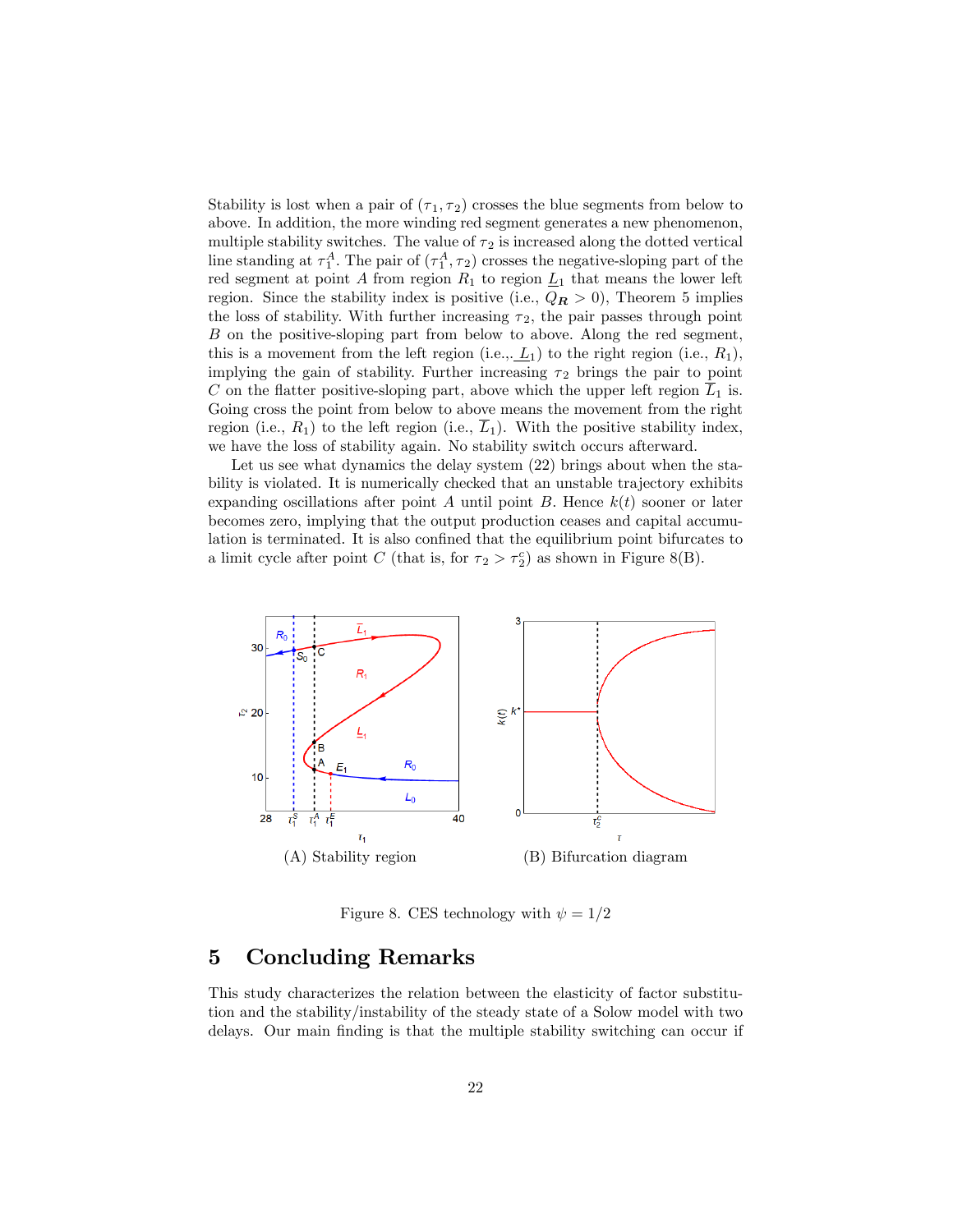the elasticity is high whereas multiple cyclic dynamics could be possible if the elasticity is low. The existence of more complex dynamics could be possible, however, not confirmed. It is interesting to apply the delay approach to different one-sector models of economic growth such as the Diamond overlapping generation model and the Keynesian model as well as to a two-sector growth model.

#### Appendix

In this Appendix, following Hicks (1963), we show the equivalence of the two definitions of the elasticity of substitution by Hicks (1932) and Robinson (1933). We transform the definition of  $\sigma_R$  to the that of  $\sigma_H$  under the conditions: only two inputs, homogeneity of degree one and perfect competition. With the production function with the degree one homogeneity and perfect competition, Euler's theorem says that the factors of production are paid according to their marginal productivities and then output exactly covers the factor payment,

$$
Y = F_K K + F_L L \tag{A-1}
$$

where  $Y = F(K, L)$ . Partially differentiating (A-1) with respect to K and L presents

$$
F_{KK}K + F_{LK}L = 0 \tag{A-2}
$$

and

$$
F_{LL}L + F_{KL}K = 0.\t\t(A-3)
$$

From  $(2)$ , the formulation of Robinson's definition is rewritten,

$$
\sigma_R = \frac{d\left(\log K - \log L\right)}{d\left(\log F_L - \log F_K\right)} = \frac{dK/K - dL/L}{dF_L/F_L - dF_K/F_K} \tag{A-4}
$$

The denominator of (A-4) can be developed as follows:

$$
\frac{dF_L}{F_L} - \frac{dF_K}{F_K} = \frac{F_{LL}dL + F_{LK}dK}{F_L} - \frac{F_{KK}dK + F_{KL}dL}{F_K}
$$
\n
$$
= \frac{F_{LL}F_K - F_{KL}F_L}{F_KF_L}dL - \frac{F_{KK}F_L - F_{LK}F_K}{F_KF_L}dK
$$

 $F_{LL}$  from (A-3) and  $F_{KK}$  from (A-2) are substituted in the second line of the above equation to obtain

$$
\frac{F_{KL}}{F_K F_L} \left\{ (F_k K + F_L L) \frac{dK}{K} - (F_k K + F_L L) \frac{dL}{L} \right\} = \frac{F_{KL}}{F_K F_L} Y \left( \frac{dK}{K} - \frac{dL}{L} \right).
$$

The last term is replaced with the denominator of (A-4) and then we arrive at Hicks' definition,

$$
\sigma_R = \frac{F_K F_L}{F_{KL} Y} = \sigma_H.
$$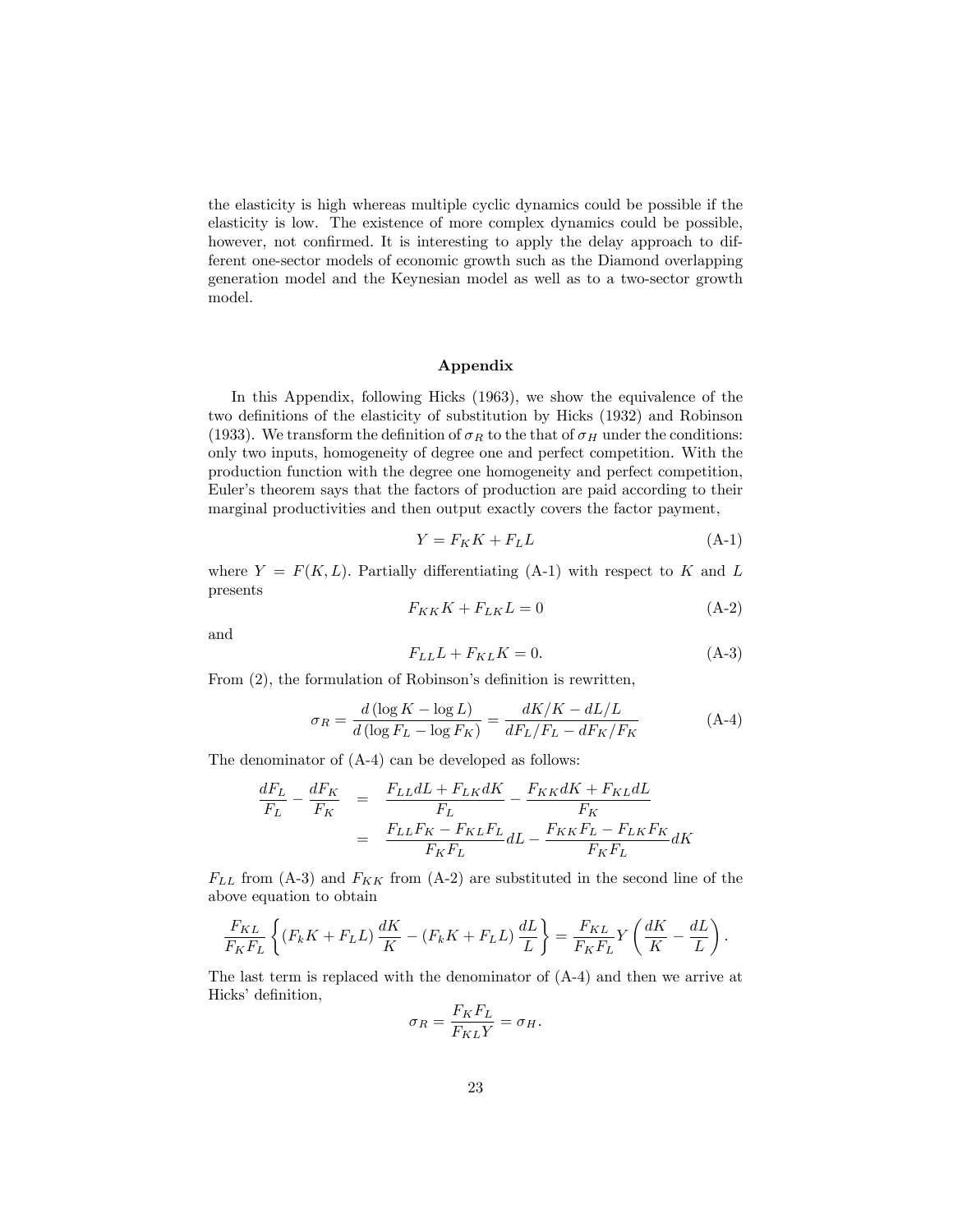#### References

- Arrow. K., Chenery, H., Minhas, B., and Solow, R., Capital-labor substitution and economic efficiency, Review of Economics and Statistics, 43, 225-250, 1961.
- Day, R., Irregular growth cycles, American Economic Review, 72, 406-414, 1982.
- Goodwin, R., The nonlinear accelerator and the persistence of business cycles, Econometrica, 19,1-17, 1951.
- Gori, L., Guerrini, L. and Sodini, M., Disequilibrium dynamics in a Keynesian model with time delays, Communications in Nonlinear Science and Numerical Simulation, 58, 10.101b/j.cnsns.2017.06.014.
- Gu, K., Nicolescu, S., and Chen, J., On the stability crossing curve for general systems with two delays, Journal of Mathematical Analysis and Applications, 311, 231-253, 2005.
- Guerrini, L., Matsumoto, A., and Szidarovszky, F., Neoclassical growth model with two fixed delays, *Metroeconomica*, doi:10.1111/meca 12257, 2019.
- Hicks, J., The Theory of Wages, London, Macmillan, 1932.
- Hicks, J., A Contribution to the Theory of Trade Cycle, London, Oxford University Press, 1950.
- Hicks, J., The Theory of Wages, 2nd ed., London, Macmillan, 1963.
- Kalecki, M., A macrodynamic theory of business cycles, Econometrica, 3, 327- 344, 1935.
- Klump, R., McAsam, P. and Willman A., The normalized CES production functions: theory and empirics, *Journal of Economic Surveys*, 26, 769-799, 2012.
- Klump, R., and Preissler, H., CES production functions and economic growth, Scandinavian Journal of Economics, 102, 41-56, 2000.
- Matsumoto, A. and Szidarovszky, F., Delay growth model with physical and human capitals, Chaos, Solitons and Fractals, 130, 109452, 2020.
- Matsumoto, A. and Szidarovszky, F., Dynamic Oligopolies and Time Delays, Singapore, Springer Nature, 2018.
- Matsumoto, A. and Szidarovszky, F., Delay differential neoclassical growth model, Journal of Economic Behavior and Organization, 78, 272-289, 2011.

Robinson, J., The Economics of Imperfect Competition, London, Macmillan, 1933.